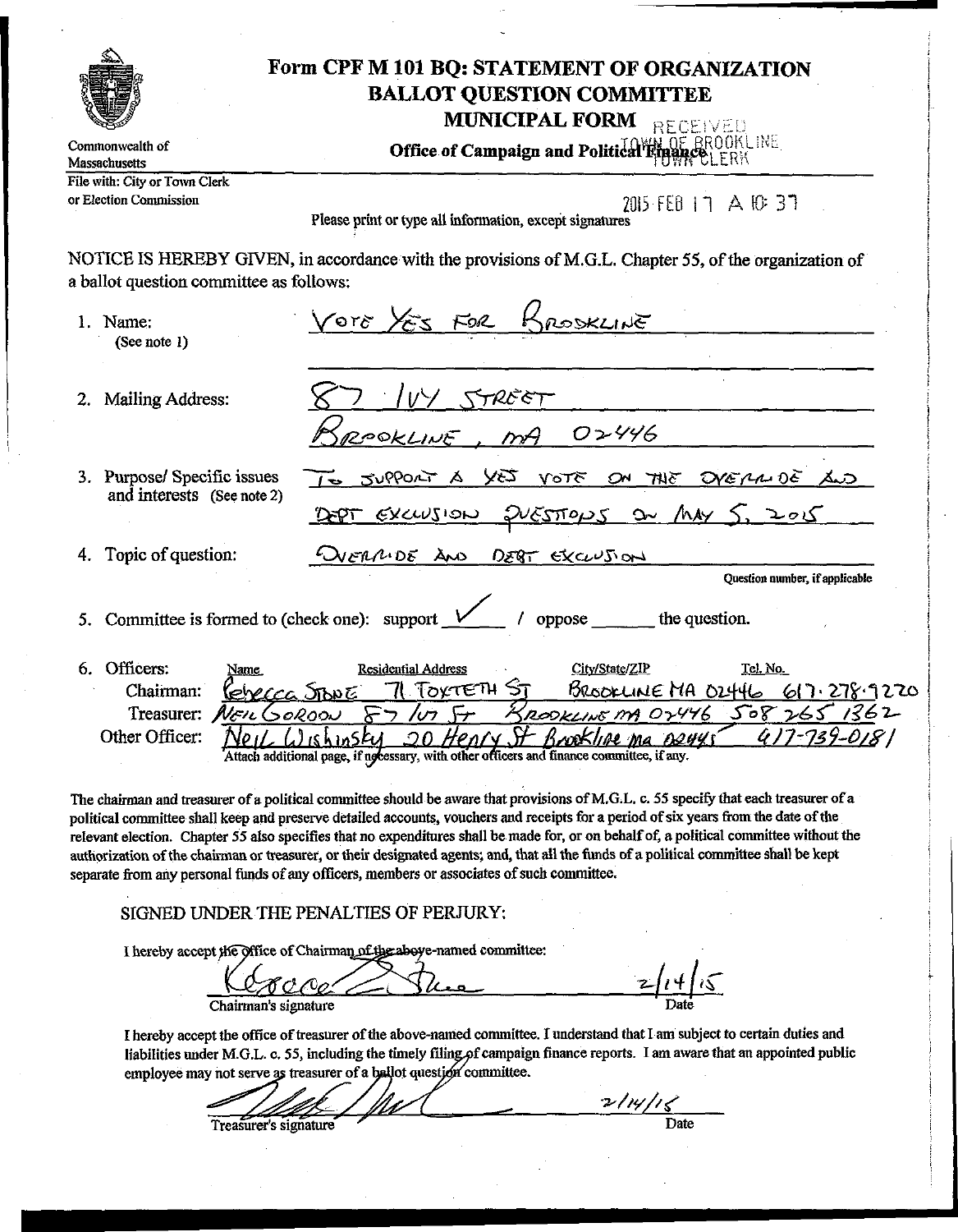| <b>CANDIDATE'S COMMITTEE</b>                                                                                               |                                                                                                                                                                                                                                                                                                                                                                                                                                                                                                                                                                                                                                                                                                                                                                                                                                                                                                                    |
|----------------------------------------------------------------------------------------------------------------------------|--------------------------------------------------------------------------------------------------------------------------------------------------------------------------------------------------------------------------------------------------------------------------------------------------------------------------------------------------------------------------------------------------------------------------------------------------------------------------------------------------------------------------------------------------------------------------------------------------------------------------------------------------------------------------------------------------------------------------------------------------------------------------------------------------------------------------------------------------------------------------------------------------------------------|
| <b>MUNICIPAL FORM</b>                                                                                                      | RECEIVED                                                                                                                                                                                                                                                                                                                                                                                                                                                                                                                                                                                                                                                                                                                                                                                                                                                                                                           |
| Office of Campaign and Political Finance                                                                                   | TOWN OF BROOKLINE<br>TOWN CLERK                                                                                                                                                                                                                                                                                                                                                                                                                                                                                                                                                                                                                                                                                                                                                                                                                                                                                    |
|                                                                                                                            |                                                                                                                                                                                                                                                                                                                                                                                                                                                                                                                                                                                                                                                                                                                                                                                                                                                                                                                    |
|                                                                                                                            | 700 MAN T6<br>स्ट                                                                                                                                                                                                                                                                                                                                                                                                                                                                                                                                                                                                                                                                                                                                                                                                                                                                                                  |
| City or Town Clerk or Election Commission                                                                                  |                                                                                                                                                                                                                                                                                                                                                                                                                                                                                                                                                                                                                                                                                                                                                                                                                                                                                                                    |
| Please print or type all information, except signatures                                                                    |                                                                                                                                                                                                                                                                                                                                                                                                                                                                                                                                                                                                                                                                                                                                                                                                                                                                                                                    |
| NOTICE IS HEREBY GIVEN in accordance with the provisions of General Laws, Chapter 55, as amended, of the organization of a |                                                                                                                                                                                                                                                                                                                                                                                                                                                                                                                                                                                                                                                                                                                                                                                                                                                                                                                    |
|                                                                                                                            |                                                                                                                                                                                                                                                                                                                                                                                                                                                                                                                                                                                                                                                                                                                                                                                                                                                                                                                    |
|                                                                                                                            | <u>Pamela Lodish Selectman</u>                                                                                                                                                                                                                                                                                                                                                                                                                                                                                                                                                                                                                                                                                                                                                                                                                                                                                     |
|                                                                                                                            |                                                                                                                                                                                                                                                                                                                                                                                                                                                                                                                                                                                                                                                                                                                                                                                                                                                                                                                    |
|                                                                                                                            |                                                                                                                                                                                                                                                                                                                                                                                                                                                                                                                                                                                                                                                                                                                                                                                                                                                                                                                    |
|                                                                                                                            |                                                                                                                                                                                                                                                                                                                                                                                                                                                                                                                                                                                                                                                                                                                                                                                                                                                                                                                    |
|                                                                                                                            |                                                                                                                                                                                                                                                                                                                                                                                                                                                                                                                                                                                                                                                                                                                                                                                                                                                                                                                    |
|                                                                                                                            |                                                                                                                                                                                                                                                                                                                                                                                                                                                                                                                                                                                                                                                                                                                                                                                                                                                                                                                    |
| Residential Address<br>Name                                                                                                | Tel. No.<br>Zip                                                                                                                                                                                                                                                                                                                                                                                                                                                                                                                                                                                                                                                                                                                                                                                                                                                                                                    |
|                                                                                                                            |                                                                                                                                                                                                                                                                                                                                                                                                                                                                                                                                                                                                                                                                                                                                                                                                                                                                                                                    |
|                                                                                                                            |                                                                                                                                                                                                                                                                                                                                                                                                                                                                                                                                                                                                                                                                                                                                                                                                                                                                                                                    |
|                                                                                                                            |                                                                                                                                                                                                                                                                                                                                                                                                                                                                                                                                                                                                                                                                                                                                                                                                                                                                                                                    |
|                                                                                                                            |                                                                                                                                                                                                                                                                                                                                                                                                                                                                                                                                                                                                                                                                                                                                                                                                                                                                                                                    |
|                                                                                                                            |                                                                                                                                                                                                                                                                                                                                                                                                                                                                                                                                                                                                                                                                                                                                                                                                                                                                                                                    |
|                                                                                                                            |                                                                                                                                                                                                                                                                                                                                                                                                                                                                                                                                                                                                                                                                                                                                                                                                                                                                                                                    |
|                                                                                                                            | <u>Drookline</u>                                                                                                                                                                                                                                                                                                                                                                                                                                                                                                                                                                                                                                                                                                                                                                                                                                                                                                   |
|                                                                                                                            | mА<br>Tel. No.                                                                                                                                                                                                                                                                                                                                                                                                                                                                                                                                                                                                                                                                                                                                                                                                                                                                                                     |
|                                                                                                                            | Brookline                                                                                                                                                                                                                                                                                                                                                                                                                                                                                                                                                                                                                                                                                                                                                                                                                                                                                                          |
|                                                                                                                            | Party affiliation, if applicable                                                                                                                                                                                                                                                                                                                                                                                                                                                                                                                                                                                                                                                                                                                                                                                                                                                                                   |
| I hereby consent to the filing of this committee. I understand that a candidate shall not give consent to the              |                                                                                                                                                                                                                                                                                                                                                                                                                                                                                                                                                                                                                                                                                                                                                                                                                                                                                                                    |
| organization of more than one committee on his/her behalf. I am aware that candidates are required to                      |                                                                                                                                                                                                                                                                                                                                                                                                                                                                                                                                                                                                                                                                                                                                                                                                                                                                                                                    |
|                                                                                                                            |                                                                                                                                                                                                                                                                                                                                                                                                                                                                                                                                                                                                                                                                                                                                                                                                                                                                                                                    |
|                                                                                                                            |                                                                                                                                                                                                                                                                                                                                                                                                                                                                                                                                                                                                                                                                                                                                                                                                                                                                                                                    |
|                                                                                                                            |                                                                                                                                                                                                                                                                                                                                                                                                                                                                                                                                                                                                                                                                                                                                                                                                                                                                                                                    |
|                                                                                                                            | $3 - 12 - 15$                                                                                                                                                                                                                                                                                                                                                                                                                                                                                                                                                                                                                                                                                                                                                                                                                                                                                                      |
| Candidate's signature                                                                                                      | Date                                                                                                                                                                                                                                                                                                                                                                                                                                                                                                                                                                                                                                                                                                                                                                                                                                                                                                               |
|                                                                                                                            |                                                                                                                                                                                                                                                                                                                                                                                                                                                                                                                                                                                                                                                                                                                                                                                                                                                                                                                    |
|                                                                                                                            |                                                                                                                                                                                                                                                                                                                                                                                                                                                                                                                                                                                                                                                                                                                                                                                                                                                                                                                    |
| and keeping detailed accounts and records of all campaign finance activity for a period of six years from                  |                                                                                                                                                                                                                                                                                                                                                                                                                                                                                                                                                                                                                                                                                                                                                                                                                                                                                                                    |
|                                                                                                                            |                                                                                                                                                                                                                                                                                                                                                                                                                                                                                                                                                                                                                                                                                                                                                                                                                                                                                                                    |
| the date of the relevant election.                                                                                         |                                                                                                                                                                                                                                                                                                                                                                                                                                                                                                                                                                                                                                                                                                                                                                                                                                                                                                                    |
| SIGNED UNDER THE PENALTIES OF PERJURY:                                                                                     |                                                                                                                                                                                                                                                                                                                                                                                                                                                                                                                                                                                                                                                                                                                                                                                                                                                                                                                    |
|                                                                                                                            |                                                                                                                                                                                                                                                                                                                                                                                                                                                                                                                                                                                                                                                                                                                                                                                                                                                                                                                    |
| $\pi$ ını                                                                                                                  | $03 - 13 - 2015$<br>Date                                                                                                                                                                                                                                                                                                                                                                                                                                                                                                                                                                                                                                                                                                                                                                                                                                                                                           |
| Treasurer's signature                                                                                                      |                                                                                                                                                                                                                                                                                                                                                                                                                                                                                                                                                                                                                                                                                                                                                                                                                                                                                                                    |
| I hereby accept the office of Chairman of the above-named committee.                                                       |                                                                                                                                                                                                                                                                                                                                                                                                                                                                                                                                                                                                                                                                                                                                                                                                                                                                                                                    |
| SIGNED UNDER THE PENALTIES OF PERJURY:<br>$I$ $Vf \lambda$ Levitan                                                         | $3 - 12 - 15$                                                                                                                                                                                                                                                                                                                                                                                                                                                                                                                                                                                                                                                                                                                                                                                                                                                                                                      |
|                                                                                                                            | Form CPF M101: STATEMENT OF ORGANIZATION<br>candidate's committee as follows:<br>Committee<br>(The name of the committee must include the candidate's last name)<br><u>Ave: Brookline MA Day45</u><br>2. Committee Address: 195 Fisher<br>Same<br><u>Elect Parnela Lodish to Board of Selectmen</u><br>Fred Levitan<br>Jonathan Fine<br>Attach additional page, if necessary, with other officers and finance committee, if any<br>95Fisher Ave<br>Address 617-566-553<br>Name $02445$<br>Selectmen<br>keep detailed accounts and records of all campaign finance activity for a period of six years from the date<br>of the relevant election.<br>SIGNED UNDER THE PENALTIES OF PERJURY:<br>I hereby accept the office of treasurer of the above-named committee. I understand that I am subject to<br>certain duties and liabilities under M.G.L. c. 55, including the timely filing of campaign finance reports |

Date

Chairman's signature

 $\ddot{\phantom{0}}$ 

 $\bullet$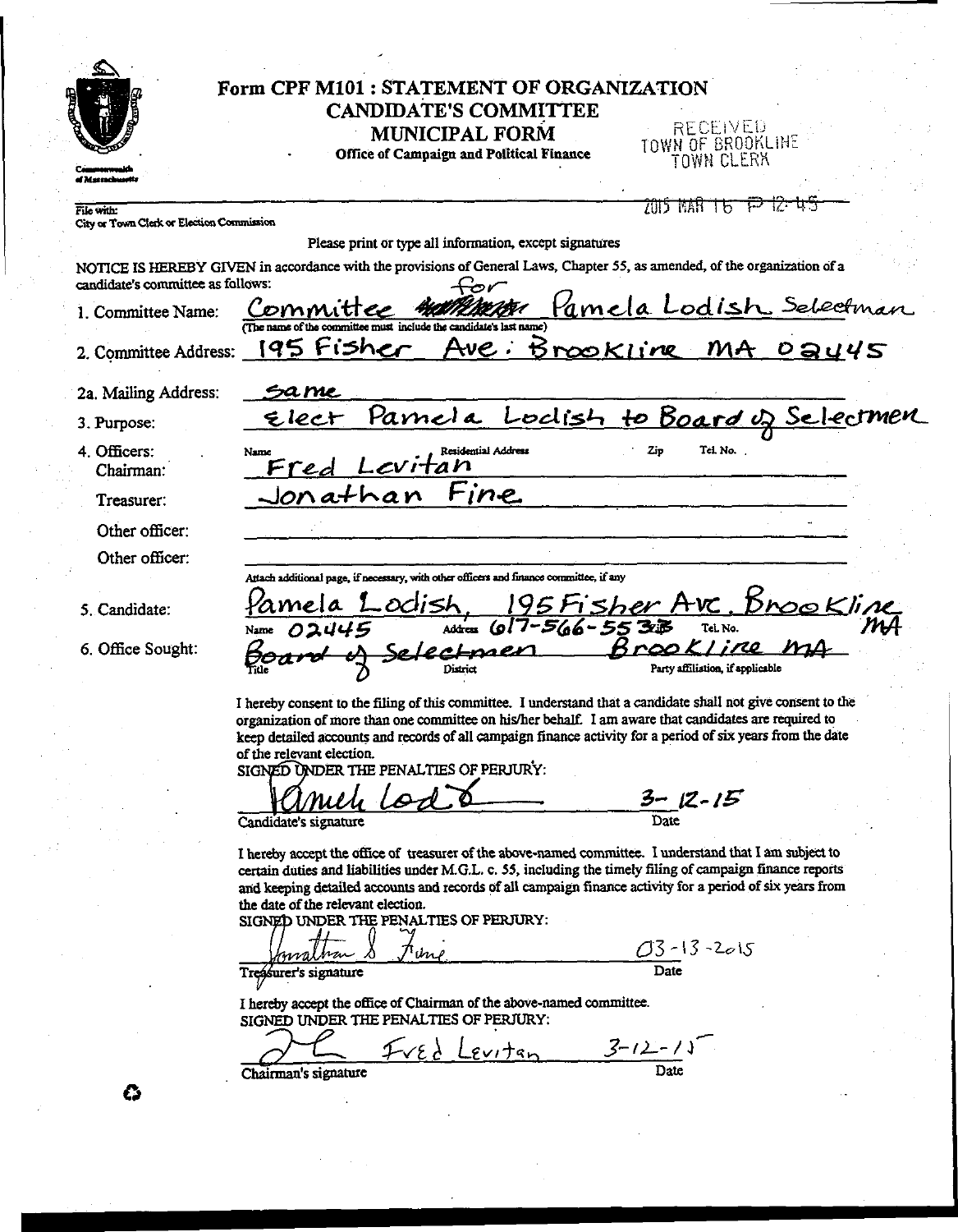| 相复                                                      | Form CPF M101 : STATEMENT OF ORGANIZATION<br><b>CANDIDATE'S COMMITTEE</b><br><b>MUNICIPAL FORM</b>                         | TOWN OF BROOKLINE<br>TOWN CLERK                |
|---------------------------------------------------------|----------------------------------------------------------------------------------------------------------------------------|------------------------------------------------|
|                                                         | Office of Campaign and Political Finance                                                                                   | 2015 MAR - 3 $A$ 9 U 3                         |
| File with:<br>City or Town Clerk or Election Commission |                                                                                                                            |                                                |
|                                                         | Please print or type all information, except signatures                                                                    |                                                |
| candidate's committee as follows:                       | NOTICE IS HEREBY GIVEN in accordance with the provisions of General Laws, Chapter 55, as amended, of the organization of a |                                                |
| 1. Committee Name:                                      | Select<br>Sandman<br>(The name of the committee must include the candidate's last name                                     |                                                |
| 2. Committee Address:                                   | Euston<br>St.                                                                                                              | <u>Apt 3 Brockline MA 02446</u>                |
| 2a. Mailing Address:                                    | as above<br>Same                                                                                                           |                                                |
| 3. Purpose:                                             | Michael<br>Sandman<br><u>Elect</u>                                                                                         | <u>selectman</u><br>$\sim$                     |
| 4. Officers:<br>Chairman:                               | Name<br>Residential Address<br>Michael<br>Sandman<br>115 Sewall Ave #4                                                     | Tel. No.<br>Zio<br>02446<br>617.513.8908       |
| Treasurer:                                              | Ernest Cook                                                                                                                | 4 Eusten St #3 Brookline 02446 6176977758      |
| Other officer:                                          |                                                                                                                            |                                                |
| Other officer:                                          |                                                                                                                            |                                                |
|                                                         | Attach additional page, if necessary, with other officers and finance committee, if any                                    |                                                |
| 5. Candidate:                                           | Michael<br>Sandman<br>Name<br>Address                                                                                      | 115 Sewall Ave #4 Brookline 02446 617.513.8908 |
| 6. Office Sought:                                       | Selectman<br>Prook<br>line                                                                                                 | Tel. No.<br>Zip                                |
|                                                         | Title<br>District                                                                                                          | Party affiliation, if applicable               |

SIGNED UNDER THE PENALTIES OF PERJURY:

Candidate's signature

Date

I hereby accept the office of treasurer of the above-named committee. I understand that I am subject to certain duties and liabilities under M.G.L. c. 55, including the timely filing of campaign finance reports and keeping detailed accounts and records of all campaign finance activity for a period of six years from the date of the relevant election.

 $\omega$   $\leq$ 

SIGNED UNDER THE PENALTIES OF PERJURY:

Treasurer's signature Date

I hereby accept the office of Chairman of the above-named committee. SIGNED UNDER THE PENALTIES OF PERJURY:

 $2015$ 3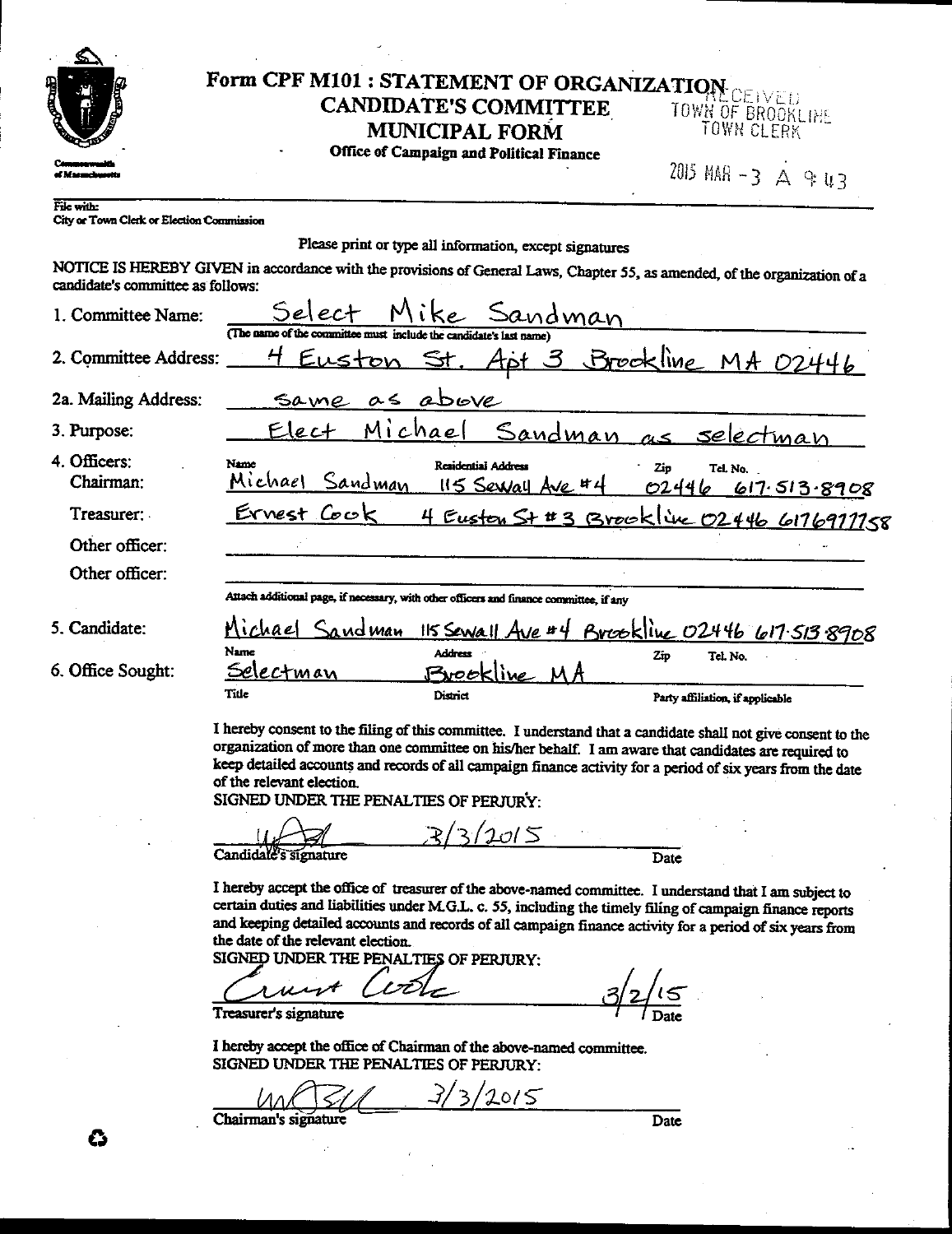

# Form CPF M101 : STATEMENT OF ORGANIZATION **CANDIDATE'S COMMITTEE MUNICIPAL FORM**

|  |  |  |  | Office of Campaign and Political Finance $\vee \vdash \vdash$ |
|--|--|--|--|---------------------------------------------------------------|
|--|--|--|--|---------------------------------------------------------------|

TOWN OF BROOKLINE

File with: City or Town Clerk or Election Commission TOWN CLERK

2015 MAR -5 A II: 21 Please print or type all information, except signatures

NOTICE IS HEREBY GIVEN in accordance with the provisions of General Laws, Chapter 55, as amended, of the organization of a candidate's committee as follows:  $\mathcal{C}$  $\cdot$  f  $\cdot$  1  $x = 1 - 1$ 

| 1. Committee Name:                                  | Nancu<br>.0MM                                                                           |
|-----------------------------------------------------|-----------------------------------------------------------------------------------------|
|                                                     | (The name of the committee must include the candidate's last name)                      |
| 2. Committee Address:                               | HBBOTTSFORD<br>KOAD<br>BROOKLINE MA 02446                                               |
| 2a. Mailing Address:                                | $K_{\theta A\theta}$<br>BBOTTSFORD<br>DROOKLINE<br>02446                                |
| 3. Purpose:                                         | ROMOTE ELECTION OF NANCY HELLER as SELECTMAN                                            |
| 4. Officers:<br>$CO^-$ , Name<br>CHAIR<br>Chairman: | NANCY DALY Residential Address RANSON Rd 21p Tel. No. 61733.078                         |
| Treasurer:                                          | CAROL DEANOW 367 Harvardst Brookhu MA 02446 617-731-5790                                |
|                                                     | Other officer: CAPOIL HELEN CHARLUPSKI 523 BOYLSTON St 02445-617566-5                   |
| Other officer:                                      | 5329                                                                                    |
|                                                     | Attach additional page, if necessary, with other officers and finance committee, if any |
| 5. Candidate:                                       | BBOTTSFORD Rd<br>024466172776108<br>EHER                                                |
| 6. Office Sought:                                   | Address<br>Zip<br>Tel. No.<br>ROOKLIN<br>MAN                                            |

I hereby consent to the filing of this committee. I understand that a candidate shall not give consent to the organization of more than one committee on his/her behalf. I am aware that candidates are required to keep detailed accounts and records of all campaign finance activity for a period of six years from the date of the relevant election.

SIGNED UNDER THE PENALTIES OF PERJURY: Candidate's signature

District

I hereby accept the office of treasurer of the above-named committee. I understand that I am subject to certain duties and liabilities under M.G.L. c. 55, including the timely filing of campaign finance reports and keeping detailed accounts and records of all campaign finance activity for a period of six years from the date of the relevant election.

SIGNED UNDER THE PENALTIES OF PERJURY:

ano **Treasurer's signature** 

I hereby accept the office of Chairman of the above-named committee. SIGNED UNDER THE PENALTIES OF PERJURY:

avere de *( O -* Chairman

Title

Date<br> $3/4/5$ 

Party affiliation, if applicable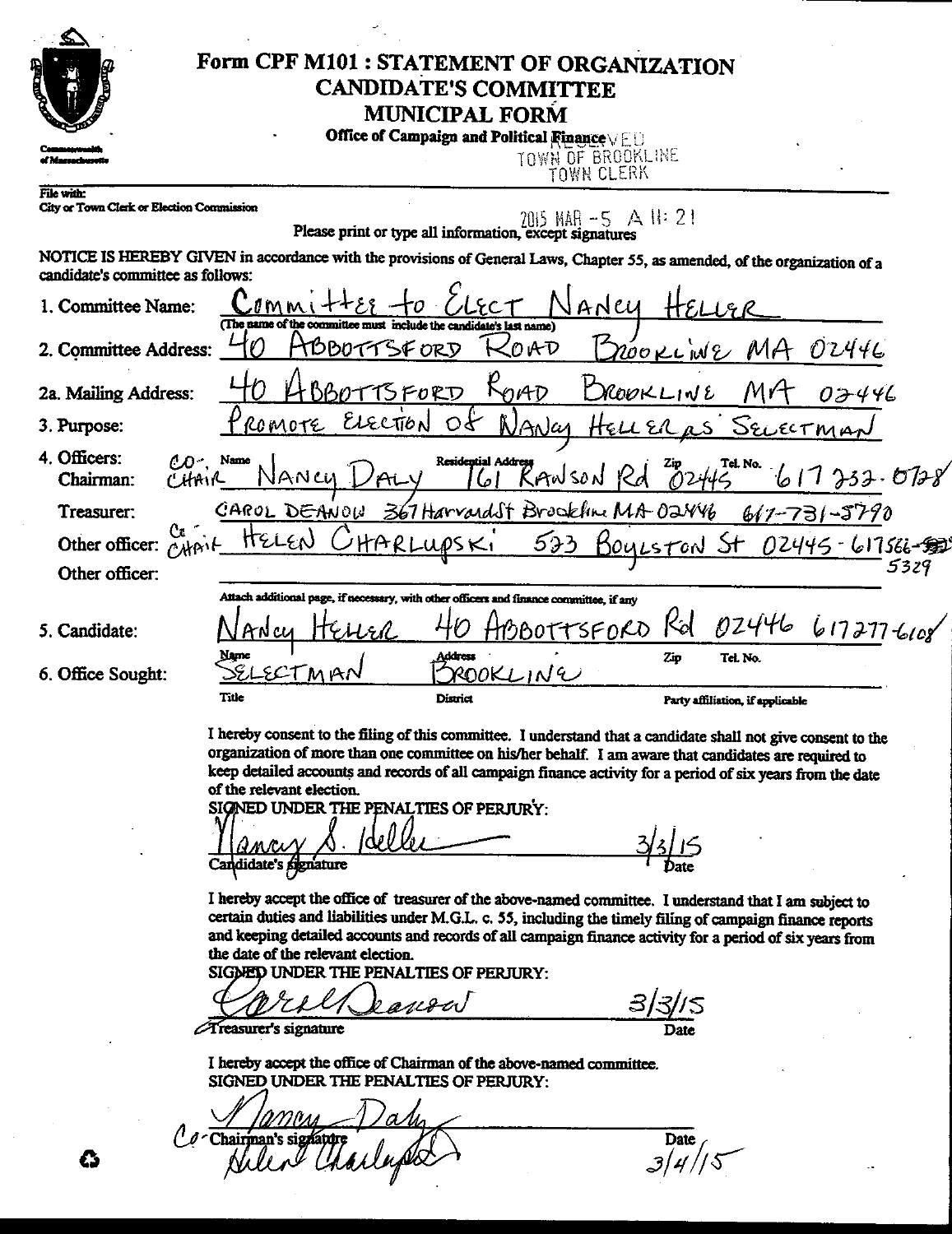|                                                        | Form CPF M101 : STATEMENT OF ORGANIZATION<br><b>CANDIDATE'S COMMITTEE</b><br><b>MUNICIPAL FORM</b><br>Office of Campaign and Political Finance.                                                                                                                                                                                                                    | RECEIVEU<br>TOWN OF BROOKLINE<br>TOWN CLERK |
|--------------------------------------------------------|--------------------------------------------------------------------------------------------------------------------------------------------------------------------------------------------------------------------------------------------------------------------------------------------------------------------------------------------------------------------|---------------------------------------------|
|                                                        |                                                                                                                                                                                                                                                                                                                                                                    | 2015 MAR 26 P 12: 07                        |
| ile with:<br>City or Town Clerk or Election Commission |                                                                                                                                                                                                                                                                                                                                                                    |                                             |
|                                                        | Please print or type all information, except signatures                                                                                                                                                                                                                                                                                                            |                                             |
| candidate's committee as follows:                      | NOTICE IS HEREBY GIVEN in accordance with the provisions of General Laws, Chapter 55, as amended, of the organization of a                                                                                                                                                                                                                                         |                                             |
| 1. Committee Name:                                     | be committee must include the candidate's last name)                                                                                                                                                                                                                                                                                                               | Lect Sandra Stet                            |
| 2. Committee Address: 246                              | ark Road Brookline MA                                                                                                                                                                                                                                                                                                                                              |                                             |
| 2a. Mailing Address:                                   | ame                                                                                                                                                                                                                                                                                                                                                                |                                             |
| 3. Purpose:                                            |                                                                                                                                                                                                                                                                                                                                                                    | Drack                                       |
| 1. Officers:<br>Chairman:                              | <b>Residential Address</b><br>بمايرين<br>sand ra                                                                                                                                                                                                                                                                                                                   | Zip<br>Tel. No.<br>$617 - 734 - 1584$       |
| Treasurer:                                             | earard AWeiss with Haw                                                                                                                                                                                                                                                                                                                                             |                                             |
| Other officer:                                         |                                                                                                                                                                                                                                                                                                                                                                    |                                             |
| Other officer:                                         |                                                                                                                                                                                                                                                                                                                                                                    |                                             |
|                                                        | Attach additional page, if necessary, with other officers and finance committee, if any                                                                                                                                                                                                                                                                            |                                             |
| 5. Candidate:                                          | sandca                                                                                                                                                                                                                                                                                                                                                             |                                             |
| 5. Office Sought:                                      | س ہے جا                                                                                                                                                                                                                                                                                                                                                            | Tel. No.<br>Brod                            |
|                                                        | Title<br>District                                                                                                                                                                                                                                                                                                                                                  | Party affiliation, if applicable            |
|                                                        | I hereby consent to the filing of this committee. I understand that a candidate shall not give consent to the<br>organization of more than one committee on his/her behalf. I am aware that candidates are required to<br>keep detailed accounts and records of all campaign finance activity for a period of six years from the date<br>of the relevant election. |                                             |
|                                                        | SIGNED UNDER THE PENALTIES OF PERJURY:                                                                                                                                                                                                                                                                                                                             |                                             |

| لا≫<br>indre          | take |  |
|-----------------------|------|--|
| Candidate's signature |      |  |

I hereby accept the office of treasurer of the above-named committee. I understand that I am subject to certain duties and liabilities under M.G.L. c. 55, including the timely filing of campaign finance reports and keeping detailed accounts and records of all campaign finance activity for a period of six years from the date of the relevant election.

SIGNED UNDER THE PEMALTIES OF PERJURY: Treasurer's signature Date

I hereby accept the office of Chairman of the above-named committee. SIGNED UNDER THE PENALTIES OF PERJURY:

3 Z. -a Date

**GEORG**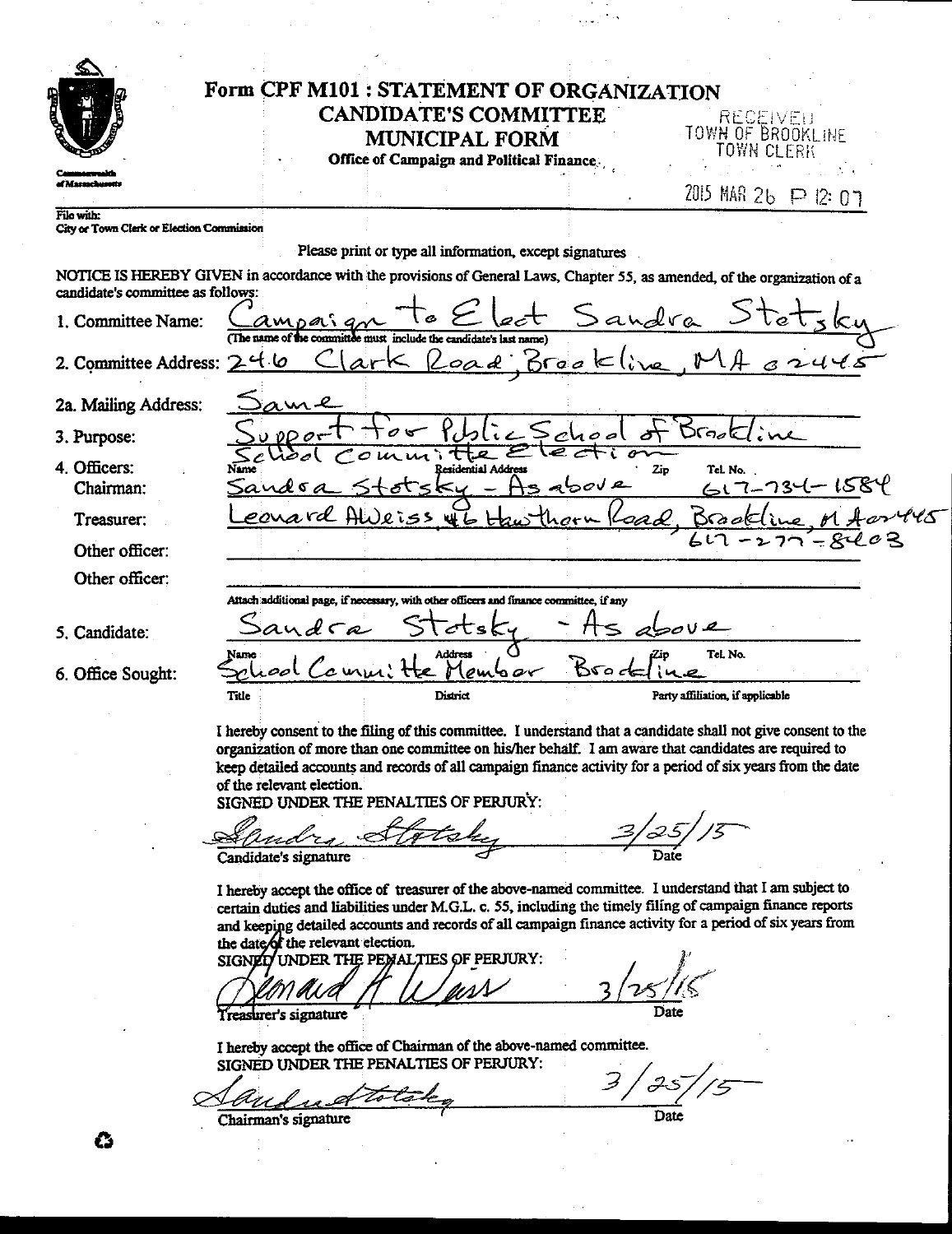|                                                         | <b>CANDIDATE'S COMMITTEE</b><br><b>MUNICIPAL FORM</b><br><b>Office of Campaign and Political Finance</b>                   | RECEIVED<br>TOWN OF BROOKLINE<br>TOWN CLERK    |
|---------------------------------------------------------|----------------------------------------------------------------------------------------------------------------------------|------------------------------------------------|
| File with:<br>City or Town Clerk or Election Commission |                                                                                                                            | $2015$ MAR 20 A 9:55                           |
|                                                         | Please print or type all information, except signatures                                                                    |                                                |
| candidate's committee as follows:                       | NOTICE IS HEREBY GIVEN in accordance with the provisions of General Laws, Chapter 55, as amended, of the organization of a |                                                |
| 1. Committee Name:                                      | <u>bara Scotto</u><br>(The name of the committee must include the candidate's last name)                                   |                                                |
| 2. Committee Address:                                   | Fve ki<br>on quooc                                                                                                         | $\#$ /oo $\chi$                                |
| 2a. Mailing Address:                                    | rookline<br>02466                                                                                                          |                                                |
| 3. Purpose:                                             | Committee<br>lection.<br>Ochool                                                                                            |                                                |
| 4. Officers:<br>Chairman:                               | <b>Residential Address</b><br>Name<br>$\lfloor \text{arg} \rfloor$<br><u>Beacon Street Brookline.MA</u>                    | Tel. No.<br>Zio<br>O244L<br>$617 - 739 - 9228$ |
| Treasurer:                                              |                                                                                                                            | Longwood Ave. #1008 Drookline 02446            |
| Other officer:                                          | evers<br>Kd.<br>TON                                                                                                        | Brookline.                                     |
|                                                         |                                                                                                                            |                                                |
| Other officer:                                          | Attach additional page, if necessary, with other officers and finance committee, if any                                    |                                                |
|                                                         |                                                                                                                            |                                                |
| 5. Candidate:                                           | Barbara<br><u>26 Crowninshield Rd.</u><br><b>Address</b><br>Name                                                           | Brookline<br>Tel. No. 617-566-004 V<br>Zio     |

SIGNED UNDER THE PENALTIES OF PERJURY:

 $\frac{3/19/15}{\sqrt{2}}$ cotto <u>Jarbara</u> Candidate's signature

I hereby accept the office of treasurer of the above-named committee. I understand that I am subject to certain duties and liabilities under M.G.L. c. 55, including the timely filing of campaign finance reports and keeping detailed accounts and records of all campaign finance activity for a period of six years from the date of the relevant election.

SIGNED UNDER THE PENALTIES OF PERJURY:

 $\frac{1}{2}$   $\frac{1}{20}$   $\frac{1}{5}$  $\overline{Date}$ Treasurer's signature

I hereby accept the office of Chairman of the above-named committee. SIGNED UNDER THE PENALTIES OF PERJURY:

2015  $^-$ Chairman's signature

G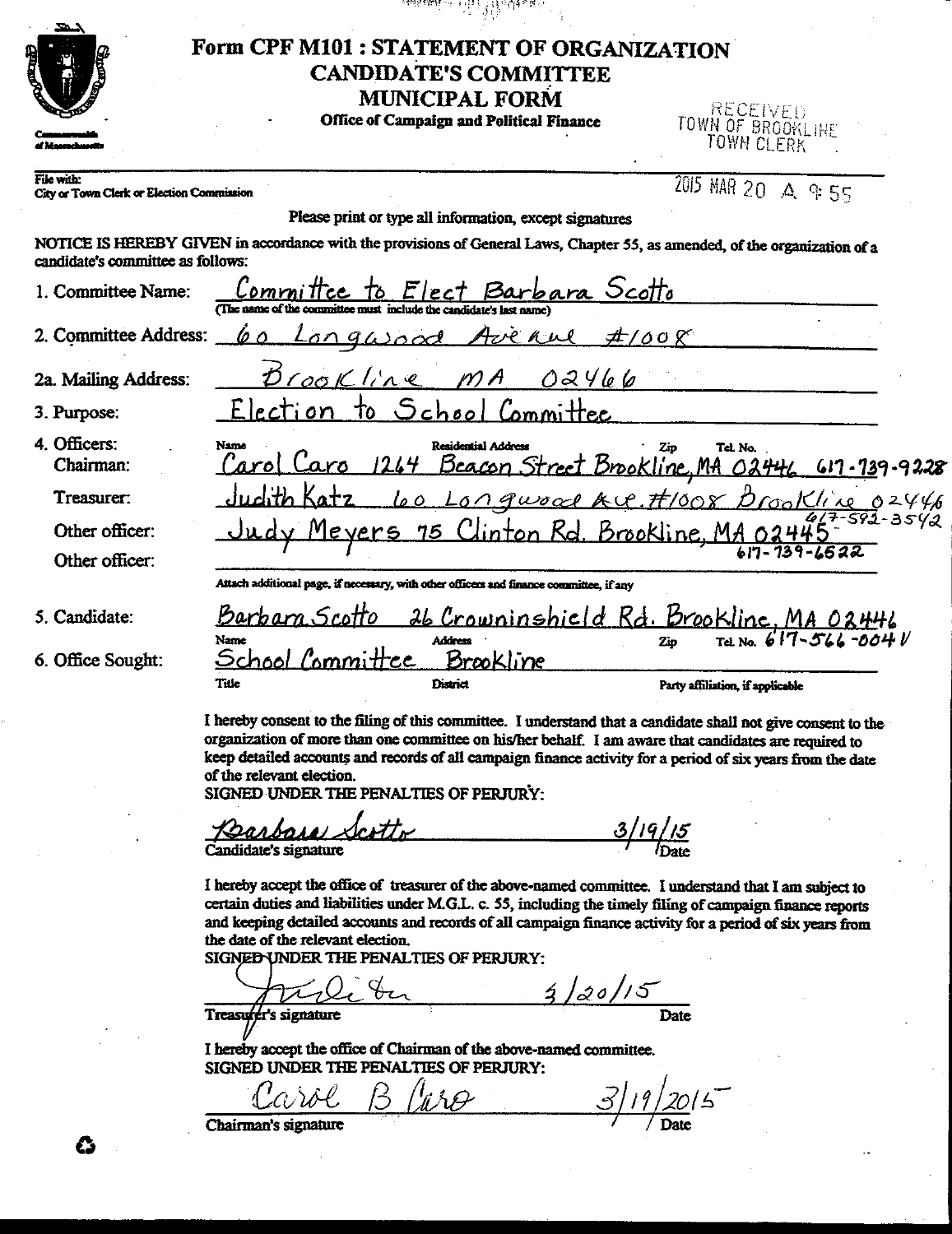|                                                         | Form CPF M101 : STATEMENT OF ORGANIZATION                                                                                                                                                                                                                                                                                                                                                                                            |                                             |
|---------------------------------------------------------|--------------------------------------------------------------------------------------------------------------------------------------------------------------------------------------------------------------------------------------------------------------------------------------------------------------------------------------------------------------------------------------------------------------------------------------|---------------------------------------------|
|                                                         | <b>CANDIDATE'S COMMITTEE</b><br><b>MUNICIPAL FORM</b><br>Office of Campaign and Political Finance                                                                                                                                                                                                                                                                                                                                    | RECEIVED<br>TOWN OF BROOKLINE<br>TOWN CLERK |
|                                                         |                                                                                                                                                                                                                                                                                                                                                                                                                                      | 2015 MAR 19 A 8 26                          |
| File with:<br>City or Town Clerk or Election Commission |                                                                                                                                                                                                                                                                                                                                                                                                                                      |                                             |
|                                                         | Please print or type all information, except signatures                                                                                                                                                                                                                                                                                                                                                                              |                                             |
| candidate's committee as follows:                       | NOTICE IS HEREBY GIVEN in accordance with the provisions of General Laws, Chapter 55, as amended, of the organization of a                                                                                                                                                                                                                                                                                                           |                                             |
| 1. Committee Name:                                      | (chool<br>The name of the<br>committee must<br>include the candidate's last name)                                                                                                                                                                                                                                                                                                                                                    | Committee                                   |
| 2. Committee Address:                                   | Brookline, MA 02446<br>10                                                                                                                                                                                                                                                                                                                                                                                                            |                                             |
| 2a. Mailing Address:                                    | Same                                                                                                                                                                                                                                                                                                                                                                                                                                 |                                             |
| 3. Purpose:                                             | h Jackson Stram<br><b>by</b><br>$\tau$                                                                                                                                                                                                                                                                                                                                                                                               | <u>Committee</u>                            |
| 4. Officers:<br>Chairman:                               | Name<br>Residential Address<br>CKSOY                                                                                                                                                                                                                                                                                                                                                                                                 | Tel. No.<br>6244<br><u>617-875-1048</u>     |
| Treasurer:                                              | stra m<br>Anlo                                                                                                                                                                                                                                                                                                                                                                                                                       | $n!/$ - $208-$                              |
| Other officer:                                          |                                                                                                                                                                                                                                                                                                                                                                                                                                      |                                             |
| Other officer:                                          |                                                                                                                                                                                                                                                                                                                                                                                                                                      |                                             |
|                                                         | Attach additional page, if necessary, with other officers and finance committee, if any                                                                                                                                                                                                                                                                                                                                              |                                             |
| 5. Candidate:                                           | 52                                                                                                                                                                                                                                                                                                                                                                                                                                   | St. 02446 617-875-1048                      |
| 6. Office Sought:                                       | Name<br>המר                                                                                                                                                                                                                                                                                                                                                                                                                          | Tel. No.<br>Zip                             |
|                                                         | Title<br>District                                                                                                                                                                                                                                                                                                                                                                                                                    | Party affiliation, if applicable            |
|                                                         | I hereby consent to the filing of this committee. I understand that a candidate shall not give consent to the<br>organization of more than one committee on his/her behalf. I am aware that candidates are required to<br>keep detailed accounts and records of all campaign finance activity for a period of six years from the date<br>of the relevant election.<br>SIGNED WADER THE PENALTIES OF PERJURY.<br>Indidate's signature |                                             |
|                                                         | I hereby accept the office of treasurer of the above-named committee. I understand that I am subject to<br>certain duties and liabilities under M.G.L. c. 55, including the timely filing of campaign finance reports<br>and keeping defailed accounts and records of all campaign finance activity for a period of six years from                                                                                                   |                                             |
|                                                         | the date of the relevant election.<br>SIGNED (UNDER THE PENALTIES OF PERJURY:                                                                                                                                                                                                                                                                                                                                                        |                                             |
|                                                         | Treasurer's signature<br>I hereby accept the office of Chairman of the above-named committee.<br>SIGNED UNDER THE PENALTIES OF PERJURY:                                                                                                                                                                                                                                                                                              |                                             |
|                                                         | Chairman's sighanire                                                                                                                                                                                                                                                                                                                                                                                                                 |                                             |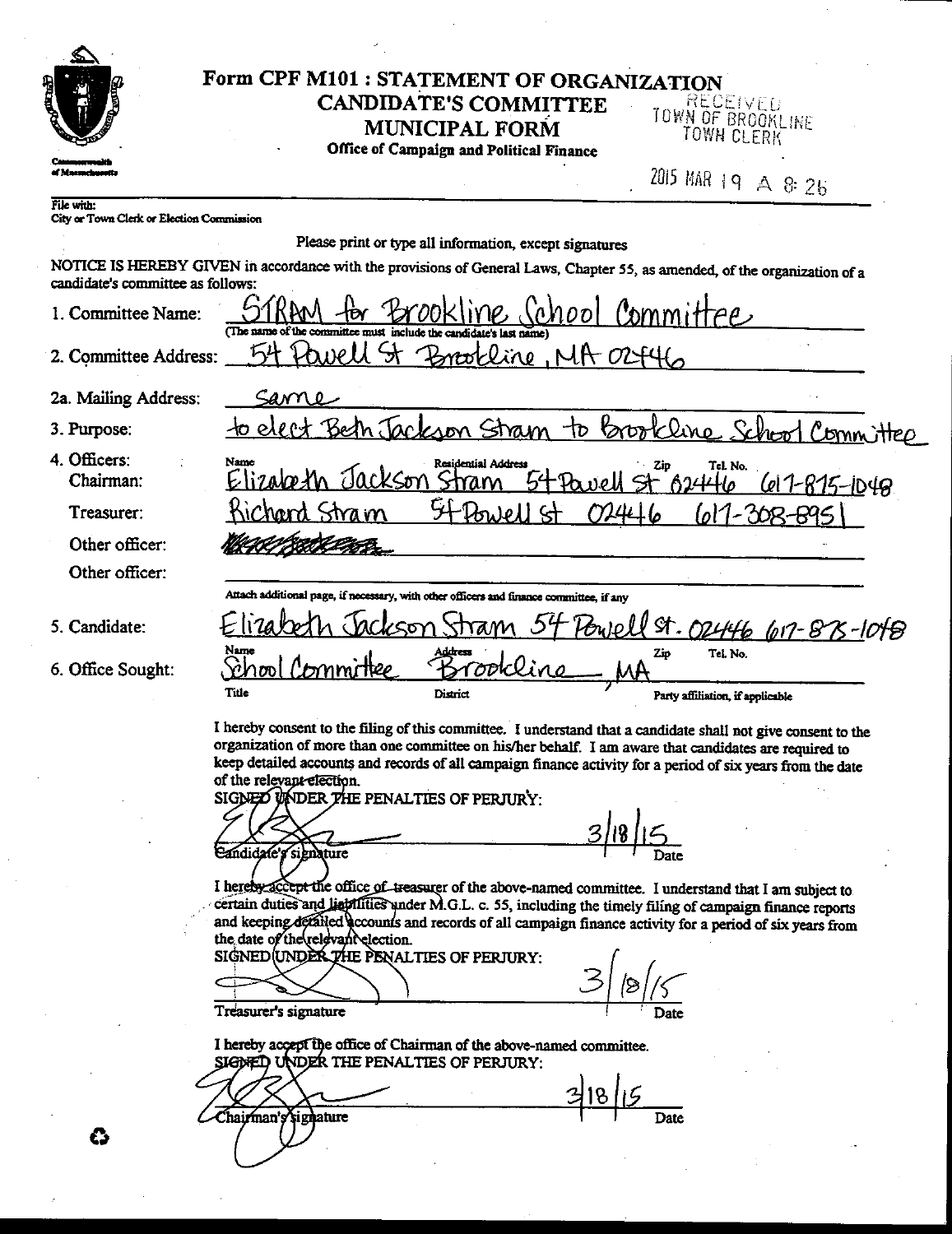|                                                         | <b>MUNICIPAL FORM</b><br>MUNICIPAL A COMPARE FINANCE Of Campaign and Political Finance OWN OF BROOKLINE                               |
|---------------------------------------------------------|---------------------------------------------------------------------------------------------------------------------------------------|
|                                                         |                                                                                                                                       |
| File with:<br>City or Town Clerk or Election Commission | 2015 FEB 11 A 11:19<br>Please print or type all information, except signatures                                                        |
| candidate's committee as follows:                       | NOTICE IS HEREBY GIVEN in accordance with the provisions of General Laws, Chapter 55, as amended, of the organization of a            |
| 1. Committee Name:                                      | Committee to Elect Revnavd Greene                                                                                                     |
| 2. Committee Address:                                   | $8-$<br>BROOKLINE, MA<br>$IVY$ STREET<br>01446                                                                                        |
| 2a. Mailing Address:                                    | <i>STREET</i><br>BROOKLINE<br>$\sqrt{2}$<br>07446                                                                                     |
| 3. Purpose:                                             | SUPPORT THE CANDIDACT OF<br>BERNARD<br>GREENE                                                                                         |
| 1. Officers:<br>Chairman:                               | <b>Residential Address</b><br>Name<br>Tel. No.<br>Zip<br><u> Bobbie Knable</u><br>Masen Terrace<br>02446<br>243<br>$617 - 751 - 2096$ |
| Treasurer:                                              | Neil Gordon<br>lvy Street<br>02446<br>87<br>$608 - 265 - 1362$                                                                        |
| Other officer:                                          |                                                                                                                                       |
| Other officer:                                          |                                                                                                                                       |
|                                                         | Attach additional page, if necessary, with other officers and finance committee, if any                                               |
| 5. Candidate:                                           | 77 Parkstreet<br>ernard Greene<br>$617 - 73 - 2580$<br>02446                                                                          |
| 5. Office Sought:                                       | Address<br>Tel. No.<br>Name<br>Zip<br>Board of Selectmen<br>Brookline UA                                                              |
|                                                         | District<br>Tille<br>Party affiliation, if applicable                                                                                 |

SIGNED ONDER THE PENALTIES OF PERJURY:

 $\frac{2/10}{5}$ Date Candidate's signature

I hereby accept the office of treasurer of the above-named committee. I understand that I am subject to certain duties and liabilities under M.G.L. c. 55, including the timely filing of campaign finance reports and keeping detailed accounts and records of all campaign finance activity for a period of six years from the date of the relevant election.

SIGNED UNDER THE PENALTIES OF PERJURY:

 $\frac{2}{\log 10}$ Treasurer's signature

I hereby accept the office of Chairman of the above-named committee. SIGNED/UNDER THE PENALTIES OF PERJURY:

<u>rahl</u> Date Chairman's signature

Ĝ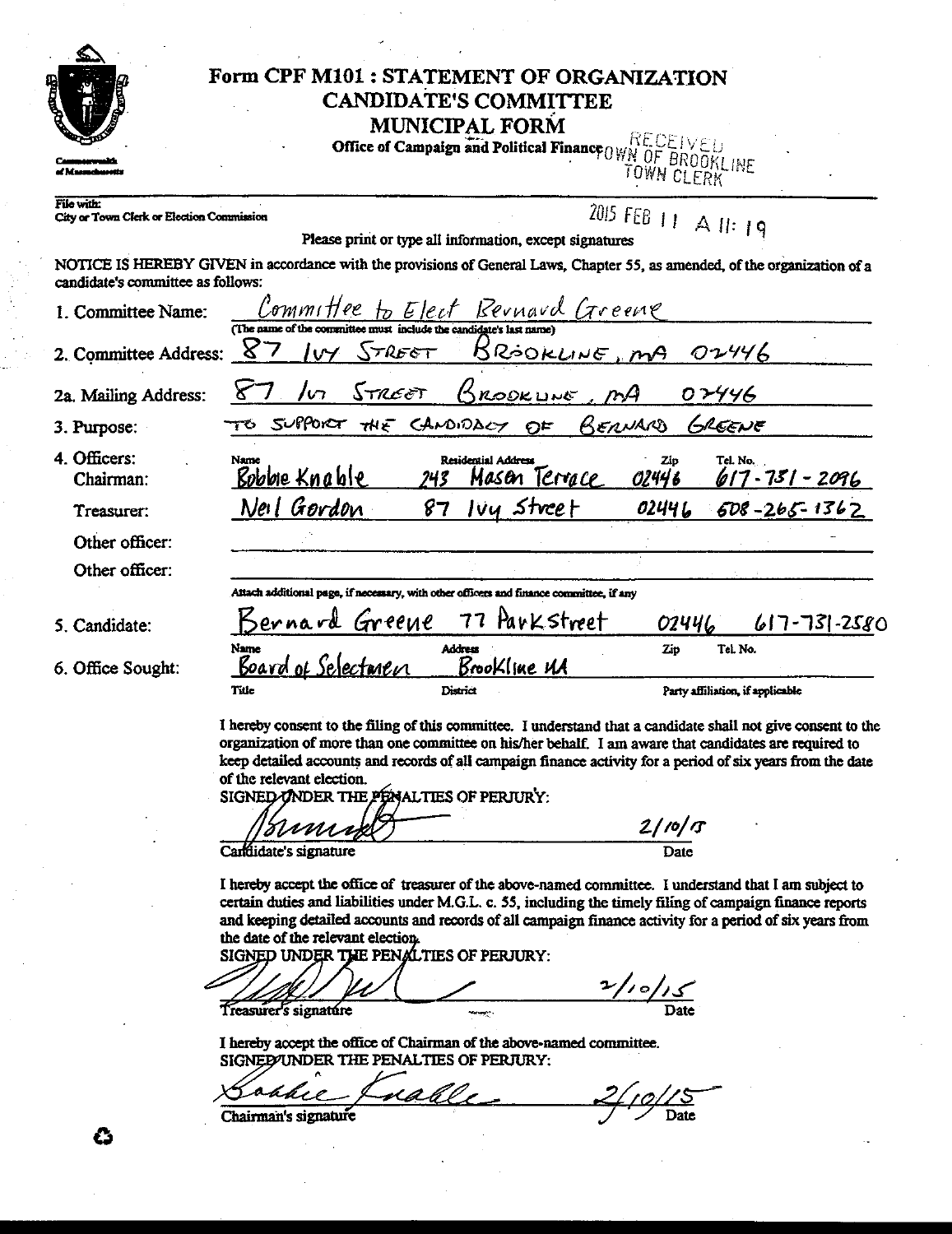|                   | Form CPF M101: STATEMENT OF ORGANIZATION<br><b>CANDIDATE'S COMMITTEE</b> RECEIVED<br><b>MUNICIPAL FORM</b><br><b>TOWN CLERK</b><br>Office of Campaign and Political Finance |
|-------------------|-----------------------------------------------------------------------------------------------------------------------------------------------------------------------------|
| af Mann           | 2015 FEB 27 P 1: 07                                                                                                                                                         |
| <b>File with:</b> | City or Town Clerk or Election Commission                                                                                                                                   |
|                   | Please print or type all information, except signatures                                                                                                                     |

| albuluale a <b>v</b> oimment |                                                                                                    |
|------------------------------|----------------------------------------------------------------------------------------------------|
| 1. Committee Name:           | MASSACHUS ETT-S<br>MERE Lick<br>(The name of the committee must include the candidate's last name) |
| 2. Committee Address:        | MI.<br>UINE<br>13RW h<br>Khti                                                                      |
| 2a. Mailing Address:         | SAME                                                                                               |
| 3. Purpose:                  | of Shlect men<br><u>Borrs</u><br>FLELTION                                                          |
| 4. Officers:<br>Chairman:    | Residential Address<br>MERRICE<br>WHOTE<br>7. 7                                                    |
| Treasurer:                   | rion                                                                                               |
| Other officer:               |                                                                                                    |
| Other officer:               |                                                                                                    |
|                              | Attach additional page, if necessary, with other officers and finance committee, if any            |
| 5. Candidate:                |                                                                                                    |
| 6. Office Sought:            | Addre<br>Namé <sup>s</sup><br>ウレパ                                                                  |
|                              | Party affiliation, if applicable<br>District<br>Title                                              |
|                              |                                                                                                    |

I hereby consent to the filing of this committee. I understand that a candidate shall not give consent to the organization of more than one committee on his/her behalf. I am aware that candidates are required to keep detailed accounts and records of all campaign finance activity for a period of six years from the date of the relevant election.

SIGNED UNDER THE PENALTIES OF PERJURY:

 $2/27/15$ Candidate's signature

I hereby accept the office of treasurer of the above-named committee. I understand that I am subject to certain duties and liabilities under M.G.L. c. 55, including the timely filing of campaign finance reports and keeping detailed accounts and records of all campaign finance activity for a period of six years from the date of the relevant election.

SIGNED UNDER THE PENALTIES OF PERJURY:

 $\frac{2}{37/15}$  $\overline{Date}$ Treasurer's signature

I hereby accept the office of Chairman of the above-named committee. SIGNED UNDER THE PENALTIES OF PERJURY:

Date

 $2.$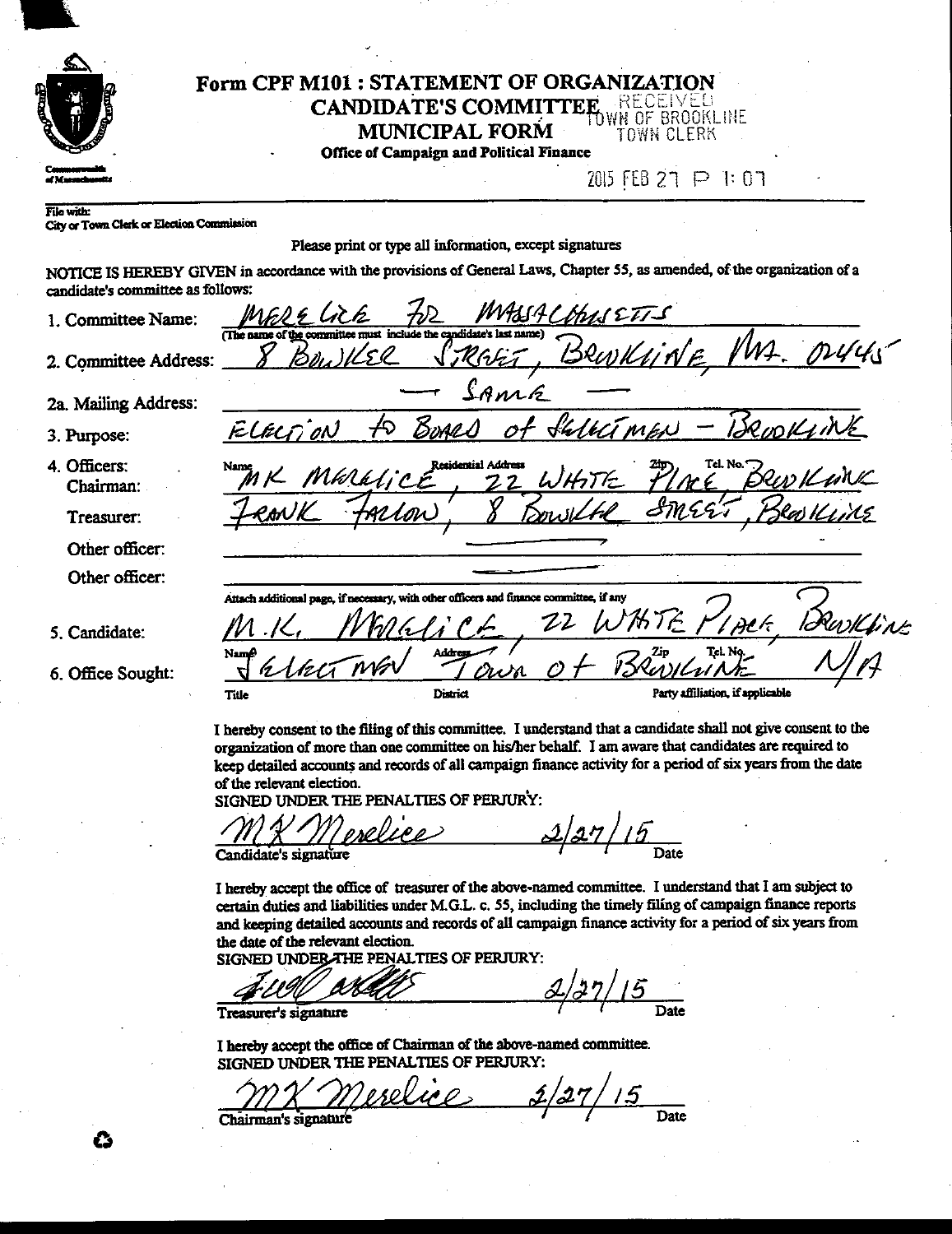

## Form CPF 101 P: Change of Purpose **Candidate's Political Committee** Office of Campaign and Political Finance

|    | File with: Director<br>Office of Campaign and Political Finance<br>One Ashburton Place, Room 411<br>Boston, MA 02108 |                                                      |          | $(617)$ 979-8300<br>(800) 462-OCPF<br>ocpf@cpf.state.ma.us<br>http://www.mass.gov/ocpf |
|----|----------------------------------------------------------------------------------------------------------------------|------------------------------------------------------|----------|----------------------------------------------------------------------------------------|
| ı. | Name of Candidate:                                                                                                   | M K Merelice                                         |          |                                                                                        |
| 2. | Office previously held/sought: State Auditor                                                                         |                                                      |          |                                                                                        |
| 3. | Office now sought:                                                                                                   | Selectman - Town of Brookline                        |          |                                                                                        |
| 4. | Party (if applicable):                                                                                               | Current: non-partisan N/A<br>Previous: Green-Rainbow |          |                                                                                        |
| 5. | Committee:                                                                                                           | Merelice for Massachusetts                           |          |                                                                                        |
|    |                                                                                                                      | Mailing Address: 8 Bowker Street                     |          |                                                                                        |
|    |                                                                                                                      | City / State / Zip: Brookline                        | МA       | 02445                                                                                  |
| 6. | <b>Contact Person:</b>                                                                                               | Frank Farlow, Treasurer (New)                        |          |                                                                                        |
|    |                                                                                                                      | Mailing Address: 8 Bowker Street                     |          |                                                                                        |
|    |                                                                                                                      | <b>Brookline</b><br>City / State / Zip:              | MA       | 02445                                                                                  |
|    |                                                                                                                      | Email: frank.farlow@verizon.net                      | Phone #: | $(617)$ 232-9654                                                                       |

In accordance with the requirements of M.G.L. c. 55, I hereby certify that the above-named political committee is now organized for the purpose stated above.

SIGNED UNDER THE PENALTIES OF PERJURY:

Date: Feb 27

Treasurer's signature

relice

Date: Feb 27

Candidate's signature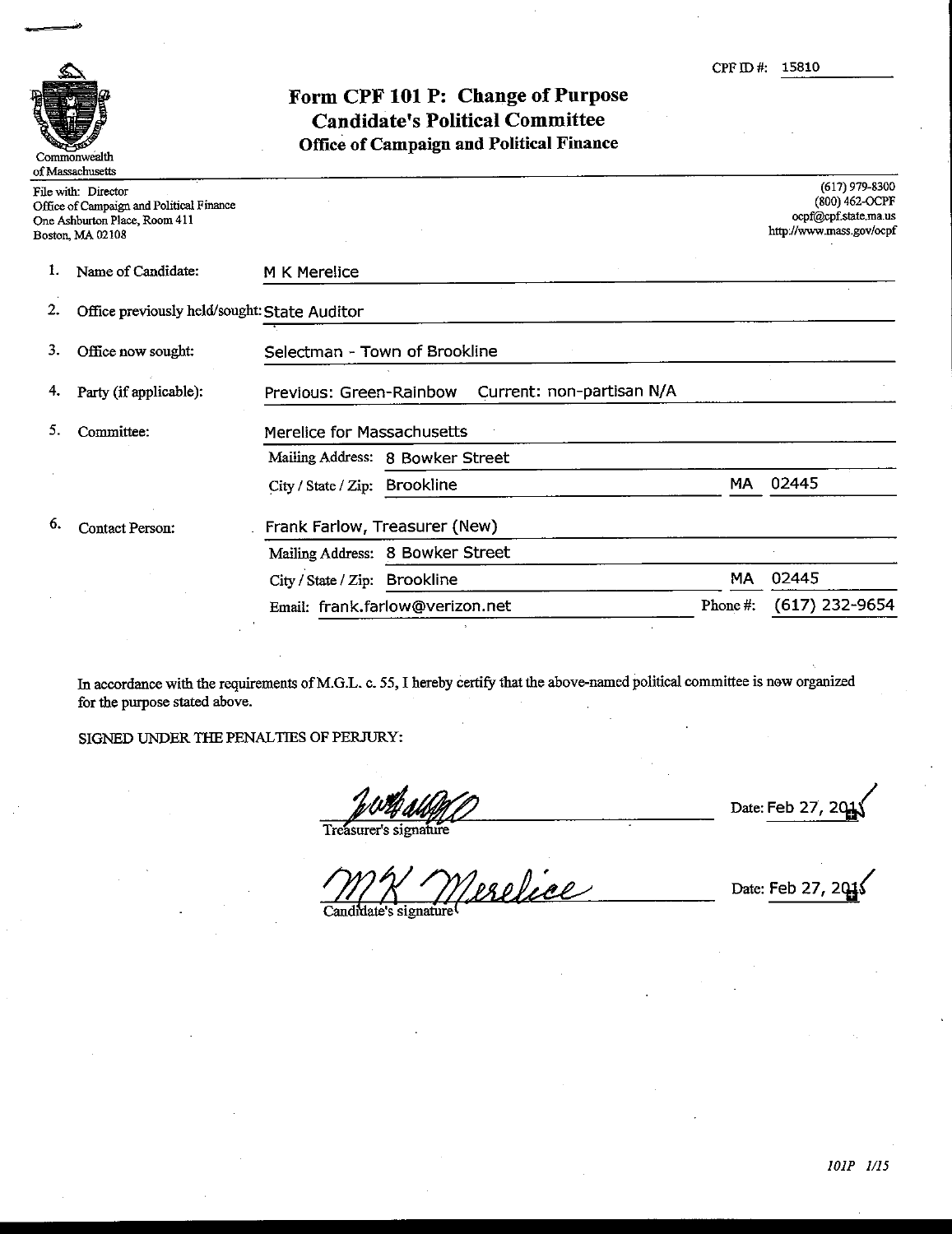|                                                          | <b>BALLOT QUESTION COMMITTEE</b><br><b>MUNICIPAL FORM</b><br>RECEIVED                                                                                                                                                                                                                        |
|----------------------------------------------------------|----------------------------------------------------------------------------------------------------------------------------------------------------------------------------------------------------------------------------------------------------------------------------------------------|
| Commonwealth of<br>Massachusetts                         | Office of Campaign and Political Binance BROOK                                                                                                                                                                                                                                               |
| File with: City or Town Clerk<br>or Election Commission  | 2015 FEB 19 P 12:23<br>Please print or type all information, except signatures                                                                                                                                                                                                               |
| a ballot question committee as follows:                  | NOTICE IS HEREBY GIVEN, in accordance with the provisions of M.G.L. Chapter 55, of the organization of                                                                                                                                                                                       |
| 1 Name:<br>(See note 1)                                  | oromittee for a potter Overvide                                                                                                                                                                                                                                                              |
| Mailing Address:                                         | Sp Koad<br>Le MA 02445                                                                                                                                                                                                                                                                       |
| 3. Purpose/Specific issues<br>and interests (See note 2) |                                                                                                                                                                                                                                                                                              |
| Topic of question:                                       | rtim 21/2 Override<br>Question number, if applicable                                                                                                                                                                                                                                         |
|                                                          | Committee is formed to (check one): support $\sqrt{\phantom{a}}$ / oppose $\sqrt{\phantom{a}}$ the question.                                                                                                                                                                                 |
| Officers:<br>6.<br>Treasurer:<br>Other Officer:          | 02467 Tel. No.<br>City/State/ZIP<br><b>Residential Address</b><br>Chairman: Richard W. Bonkz 26 Civeur Road Brooking MA<br>$617-277-6102$<br>9 Histor Road Brooklin MAG2445 617-2325626<br>້າເມດ<br>Attach additional page, if necessary, with other officers and finance committee, if any. |

political committee shall keep and preserve detailed accounts, vouchers and receipts for a period of six years from the date of the relevant election. Chapter 55 also specifies that no expenditures shall be made for, or on behalf of, a political committee without the authorization of the chairman or treasurer, or their designated agents; and, that all the funds of a political committee shall be kept separate from any personal funds of any officers, members or associates of such committee.

SIGNED UNDER THE PENALTIES OF PERJURY:

I hereby accept the office of Chairman of the above-named committee:

 $\frac{2}{\pi}$ /19/15 Cy-Chairman's signature

I hereby accept the office of treasurer of the above-named committee. I understand that I am subject to certain duties and liabilities under M.G.L. c. 55, including the timely filing of campaign finance reports. I am aware that an appointed public employee may not serve as treasurer of a ballot question committee.

Treasurer's signature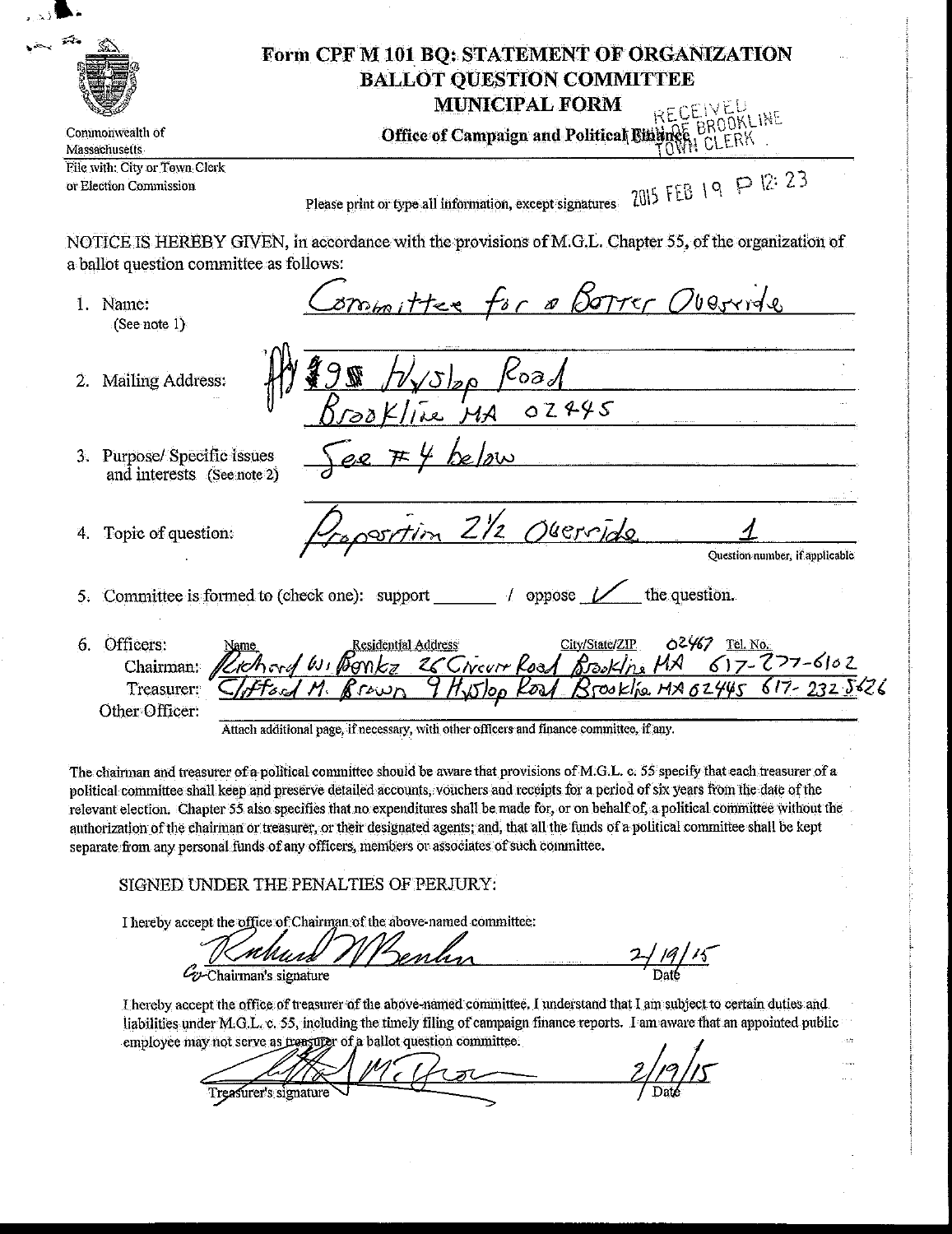

Commonwealth of Massachusetts File with: City or Town Clerk or Election Commission

## Form CPF M 101 BO: STATEMENT OF ORGANIZATION **BALLOT QUESTION COMMITTEE MUNICIPAL FORM**

Office of Campaign and Political mance

<del>OWN CLERK</del>

\* AMENDED\*

.,<br>∷

Please print or type all information, except signatures  $\Box$  2: 0

NOTICE IS HEREBY GIVEN, in accordance with the provisions of M.G.L. Chapter 55, of the organization of a ballot question committee as follows:

1. Name:  $(See note 1)$ 

2. Mailing Address:

- Detter Quernile 02445 21/2 Seneral Overnike Ouestion number, if applicable 5. Committee is formed to (check one): support  $\frac{\ }{\ }$  / oppose  $\cancel{X}$ the question.
- 3. Purpose/Specific issues and interests (See note 2)
- Topic of question: 4.
- 6. Officers: Kroskhe HA07467 677-277-6102 G Chairman: Treasurer: Other Officer:

Attach additional page, if necessary, with other officers and finance committee, if any.

The chairman and treasurer of a political committee should be aware that provisions of M.G.L. c. 55 specify that each treasurer of a political committee shall keep and preserve detailed accounts, vouchers and receipts for a period of six years from the date of the relevant election. Chapter 55 also specifies that no expenditures shall be made for, or on behalf of, a political committee without the authorization of the chairman or treasurer, or their designated agents, and, that all the funds of a political committee shall be kept separate from any personal funds of any officers, members or associates of such committee.

SIGNED UNDER THE PENALTIES OF PERJURY:

I hereby accept the office of Chairman of the above-named committee:

25 Feb. 2015 Chairman's signature

I hereby accept the office of treasurer of the above-named committee. I understand that I am subject to certain duties and liabilities under M.G.L. c. 55, including the timely filing of campaign finance reports. I am aware that an appointed public employee may not serve as treasurer of allot question committee.

25 Feb 2015 Treasurer's signatur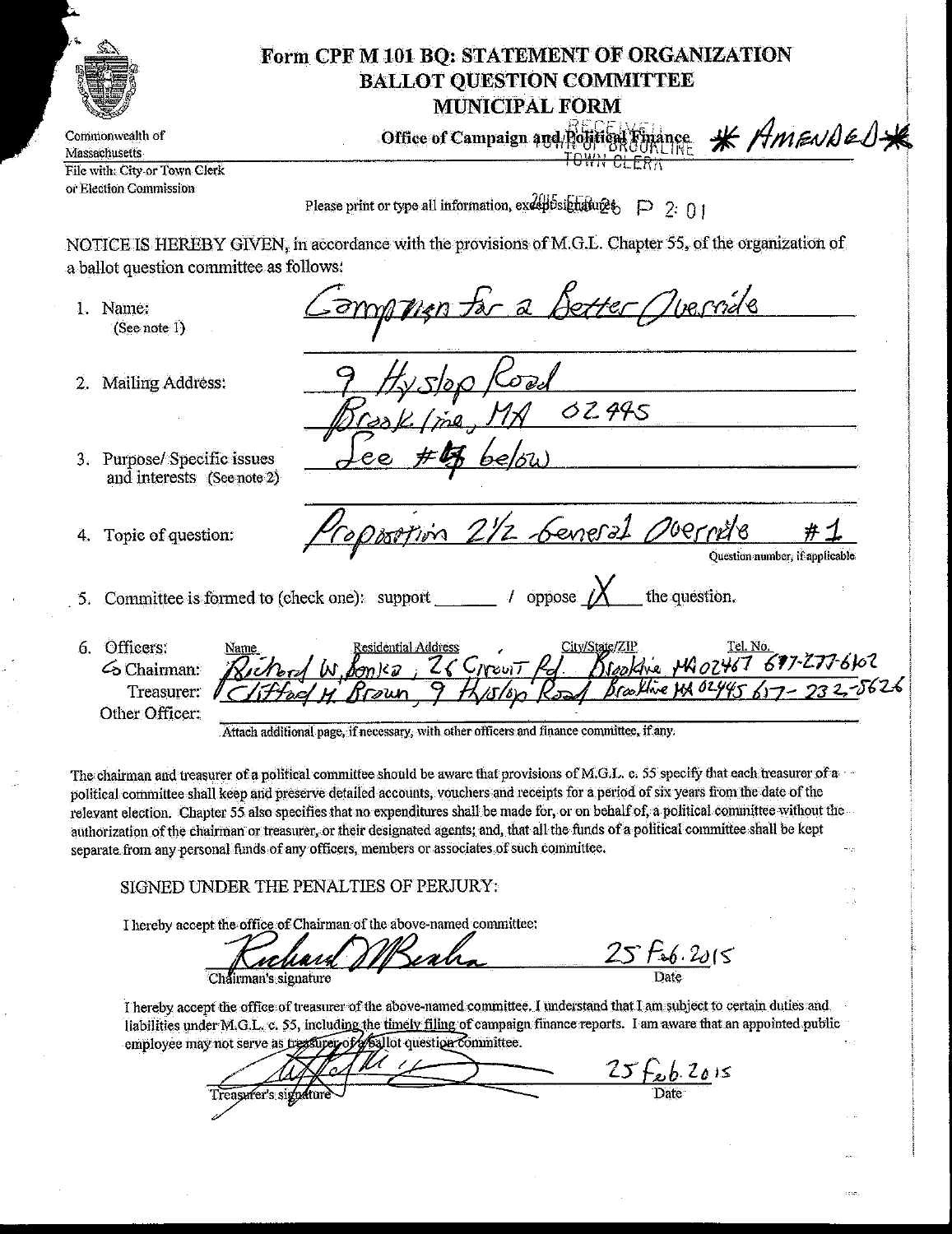|    |                                                                                         | Form CPF M 101 BQ: STATEMENT OF ORGANIZATION                                                           | <b>BALLOT QUESTION COMMITTEE</b><br><b>MUNICIPAL FORM</b>                                                  |                                |
|----|-----------------------------------------------------------------------------------------|--------------------------------------------------------------------------------------------------------|------------------------------------------------------------------------------------------------------------|--------------------------------|
|    | Commonwealth of                                                                         |                                                                                                        | RECEIVED<br>Office of Campaign and Political EmanceBROOKLINE                                               |                                |
|    | <b>Massachusetts</b><br>File with: City or Town Clerk                                   |                                                                                                        |                                                                                                            |                                |
|    | or Election Commission                                                                  |                                                                                                        | Please print or type all information, except signatures $2015$ MAR $16$ $\Box$ 2: 0                        |                                |
|    | a ballot question committee as follows:                                                 | NOTICE IS HEREBY GIVEN, in accordance with the provisions of M.G.L. Chapter 55, of the organization of |                                                                                                            |                                |
|    | 1. Name:                                                                                | Committee to Address Kesponsible                                                                       |                                                                                                            |                                |
|    | (See note I)                                                                            |                                                                                                        | Expansion of Schools in Brookline                                                                          |                                |
| 2. | <b>Mailing Address:</b>                                                                 | 66                                                                                                     | Evans Rd, Brookline, MA                                                                                    | 02445                          |
| 3. | Purpose/Specific issues<br>and interests (See note 2)                                   | Brookline                                                                                              | Capital spending for schools in                                                                            |                                |
| 4. | Topic of question:                                                                      |                                                                                                        | Debt Exclusion for Devition School building                                                                | Ouestion number, if applicable |
| 5. |                                                                                         | Committee is formed to (check one): support $\frac{\ }{}$ / oppose $\frac{\ }{ \ }$ the question.      |                                                                                                            |                                |
| 6. | Officers:<br>Name.<br>Chairman:<br>Perry Stall<br>Treasurer:<br>Peity<br>Other Officer: | <b>Residential Address</b><br>$66Evars$ $12E$<br>$66$ Evors<br>لمدعا<br>5 til                          | City/State/ZIP<br>Brookline, MA 02445 617-733-8264<br><u>Brookline, where <math>617 - 73 - 8764</math></u> | Tel. No.                       |

Attach additional page, if necessary, with other officers and finance committee, if any.

The chairman and treasurer of a political committee should be aware that provisions of M.G.L. c. 55 specify that each treasurer of a political committee shall keep and preserve detailed accounts, vouchers and receipts for a period of six years from the date of the relevant election. Chapter 55 also specifies that no expenditures shall be made for, or on behalf of, a political committee without the authorization of the chairman or treasurer, or their designated agents; and, that all the funds of a political committee shall be kept separate from any personal funds of any officers, members or associates of such committee.

#### SIGNED UNDER THE PENALTIES OF PERJURY:

I hereby accept the office of Chairman of the above-named committee:

Per a Stat

 $\frac{3/16/215}{\text{Date}}$ I hereby accept the office of treasurer of the above-named committee. I understand that I am subject to certain duties and

liabilities under M.G.L. c. 55, including the timely filing of campaign finance reports. I am aware that an appointed public employee may not serve as treasurer of a ballot question committee.

Treasurer's Signature

 $3/16/2015$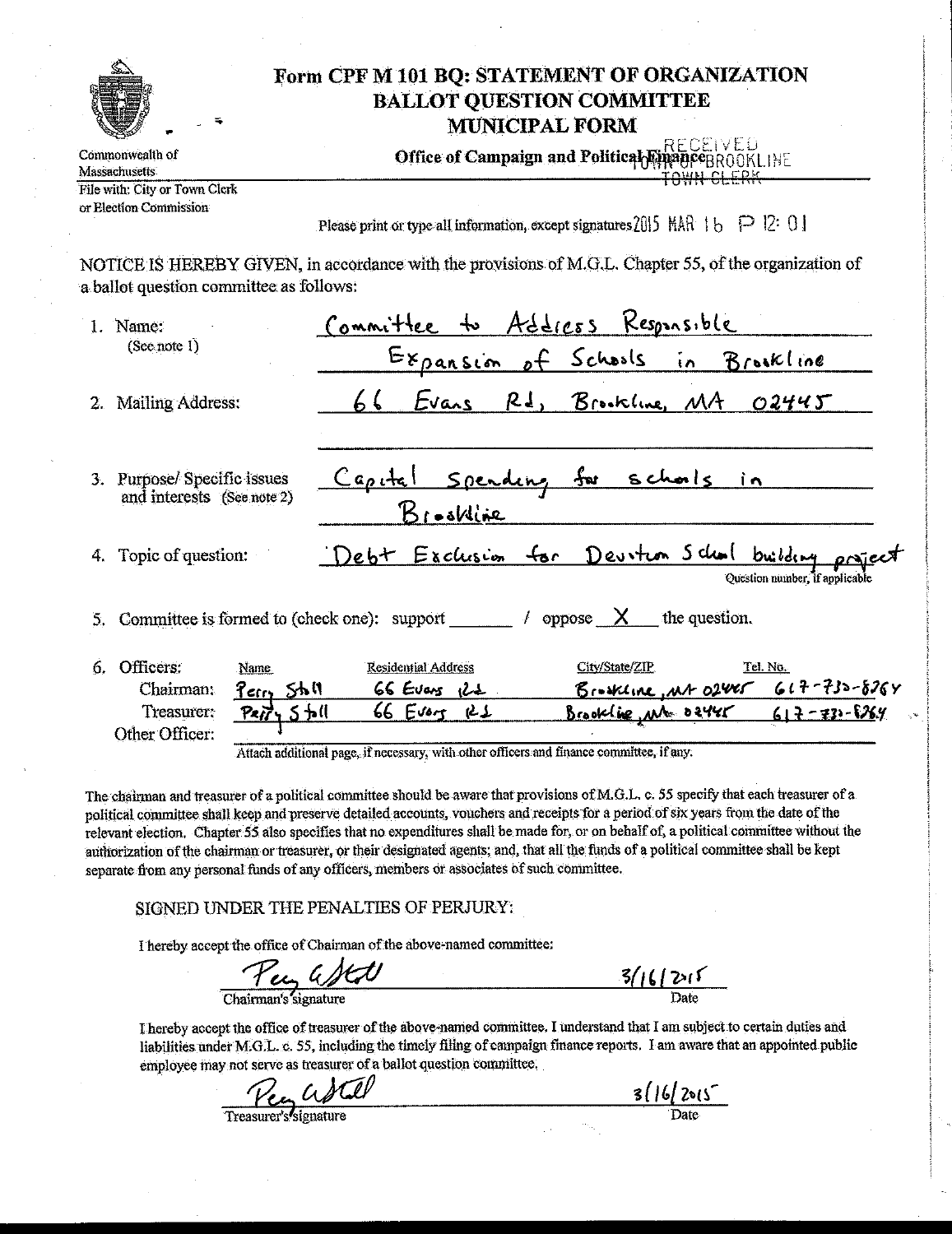| Form SEL102: Brookline Supplemental Campaign Finance Report<br>Dischwith                                                                                                                                                                                                                                                                                                                                                                                                                                                                                                                                                                                                                                                                                                                                                                                                                                                                                                                                                                                                                                                                                                                                                                                                                                                                                                                                                                                                     | To be completed by candidates for the office of Selectinal phisology sec. 3.1.7 of the Town By-Laws OF BROUN.<br>Please print or type all information except signallities $0 \in \mathbb{R}$ : $0 \in \mathbb{R}$ |  |  |  |  |  |
|------------------------------------------------------------------------------------------------------------------------------------------------------------------------------------------------------------------------------------------------------------------------------------------------------------------------------------------------------------------------------------------------------------------------------------------------------------------------------------------------------------------------------------------------------------------------------------------------------------------------------------------------------------------------------------------------------------------------------------------------------------------------------------------------------------------------------------------------------------------------------------------------------------------------------------------------------------------------------------------------------------------------------------------------------------------------------------------------------------------------------------------------------------------------------------------------------------------------------------------------------------------------------------------------------------------------------------------------------------------------------------------------------------------------------------------------------------------------------|-------------------------------------------------------------------------------------------------------------------------------------------------------------------------------------------------------------------|--|--|--|--|--|
| Fill in dates<br>Month<br>Day<br>Year<br>Reporting period beginning<br>2015<br>January                                                                                                                                                                                                                                                                                                                                                                                                                                                                                                                                                                                                                                                                                                                                                                                                                                                                                                                                                                                                                                                                                                                                                                                                                                                                                                                                                                                       | Month<br>Year<br>Day<br>and ending<br>31<br>December<br>2015                                                                                                                                                      |  |  |  |  |  |
| Report period:<br>$\Box$ 15 <sup>th</sup> day before election<br>$\Box$ 8 <sup>th</sup> day before election                                                                                                                                                                                                                                                                                                                                                                                                                                                                                                                                                                                                                                                                                                                                                                                                                                                                                                                                                                                                                                                                                                                                                                                                                                                                                                                                                                  | $\Box$ 30 <sup>th</sup> day after election<br>Year-end report                                                                                                                                                     |  |  |  |  |  |
| Kenneth Michael Goldstein<br>Committee to Elect Ken Goldstein<br>Full name of candidate<br>Committee name<br>Selectman<br>Hui Jojo Deng<br>Office sought<br>Name of committee treasurer<br>111 Holland Rd. Brookline, MA 02445<br>111 Holland Rd. Brookline, MA 02445<br>Residential address<br>Committee mailing address                                                                                                                                                                                                                                                                                                                                                                                                                                                                                                                                                                                                                                                                                                                                                                                                                                                                                                                                                                                                                                                                                                                                                    |                                                                                                                                                                                                                   |  |  |  |  |  |
| Tel. No. (optional)                                                                                                                                                                                                                                                                                                                                                                                                                                                                                                                                                                                                                                                                                                                                                                                                                                                                                                                                                                                                                                                                                                                                                                                                                                                                                                                                                                                                                                                          | Tel. No. (optional)                                                                                                                                                                                               |  |  |  |  |  |
| Line 1: Ending balance from previous report<br>Line 2: Total receipts this period (from page 2, line 11)<br>Line 3: Subtotal (line 1 plus line 2)<br>Line 4: Total expenditures this period (from page 3, line 14)<br>Line 5: Ending balance (line 3 minus line 4)<br>Line 6: Total in-kind contributions this period (from page 4)<br>Line 7: Total of all outstanding liabilities (from page 4)<br>Line 8: Name of bank used TD Bank North                                                                                                                                                                                                                                                                                                                                                                                                                                                                                                                                                                                                                                                                                                                                                                                                                                                                                                                                                                                                                                 | 200.89<br>200.89<br>200.89<br>0.00<br>0.00<br>\$<br>\$<br>0.00                                                                                                                                                    |  |  |  |  |  |
| <b>Affidavit of Committee Treasurer:</b><br>I certify that I have examined this report, including attached schedules, and it is, to the best of my knowledge and belief, a true and complete statement of all<br>campaign finance activity, including all contributions, loans, receipts, expenditures, disbursements, in-kind contributions and liabilities for this reporting period<br>and represents the campaign finance activity of all persons acting under the authority or on behalf of this committee in accordance with the requirements of<br>M.G.L. c. 55 and Brookline Dy-Laws, sec. 3.1.7.<br>Signed under the penalties of perjury:<br>Treasurer's signature (in ihk<br>Date                                                                                                                                                                                                                                                                                                                                                                                                                                                                                                                                                                                                                                                                                                                                                                                 |                                                                                                                                                                                                                   |  |  |  |  |  |
| FOR CANDIDATE FILINGS ONLY: (Candidate must sign below)<br>Affidavit of Candidate: (check one box only)<br>$\boxtimes$ Candidate with committee and no activity independent of the committee<br>I certify that I have examined this report, including attached schedules, and it is, to the best of my knowledge and belief, a true and complete statement of all<br>campaign finance activity, of all persons acting under the authority, or on behalf of this committee, in accordance with the requirements of M.G.L. c. 55 and<br>Brookline By-Law 3.1.7. I have not received any contributions, incurred any liabilities, nor made any expenditures on my behalf during this reporting period.<br>$\Box$ Candidate without committee OR candidate with independent activity filing separate report<br>I certify that I have examined this report, including attached schedules, and it is, to the best of my knowledge and belief, a true and complete statement of all<br>campaign finance activity, including all contributions, loans, receipts, expenditures, disbursements, in-kind contributions and liabilities for this reporting period<br>and represents the campaign finance activity of all persons acting under the authority or on behalf of this committee in accordance with the requirements of<br>M.G.L. c. 55 and Brookline By-Laws, sec. 3.1.7.<br>Signed under the penalties of perjury:<br>$6$ $ 29 $ 15<br>Candidate's signature (in ink<br>Date |                                                                                                                                                                                                                   |  |  |  |  |  |

 $\mathcal{A}^{\mathcal{A}}$ 

 $\mathcal{L}(\mathcal{S})$  .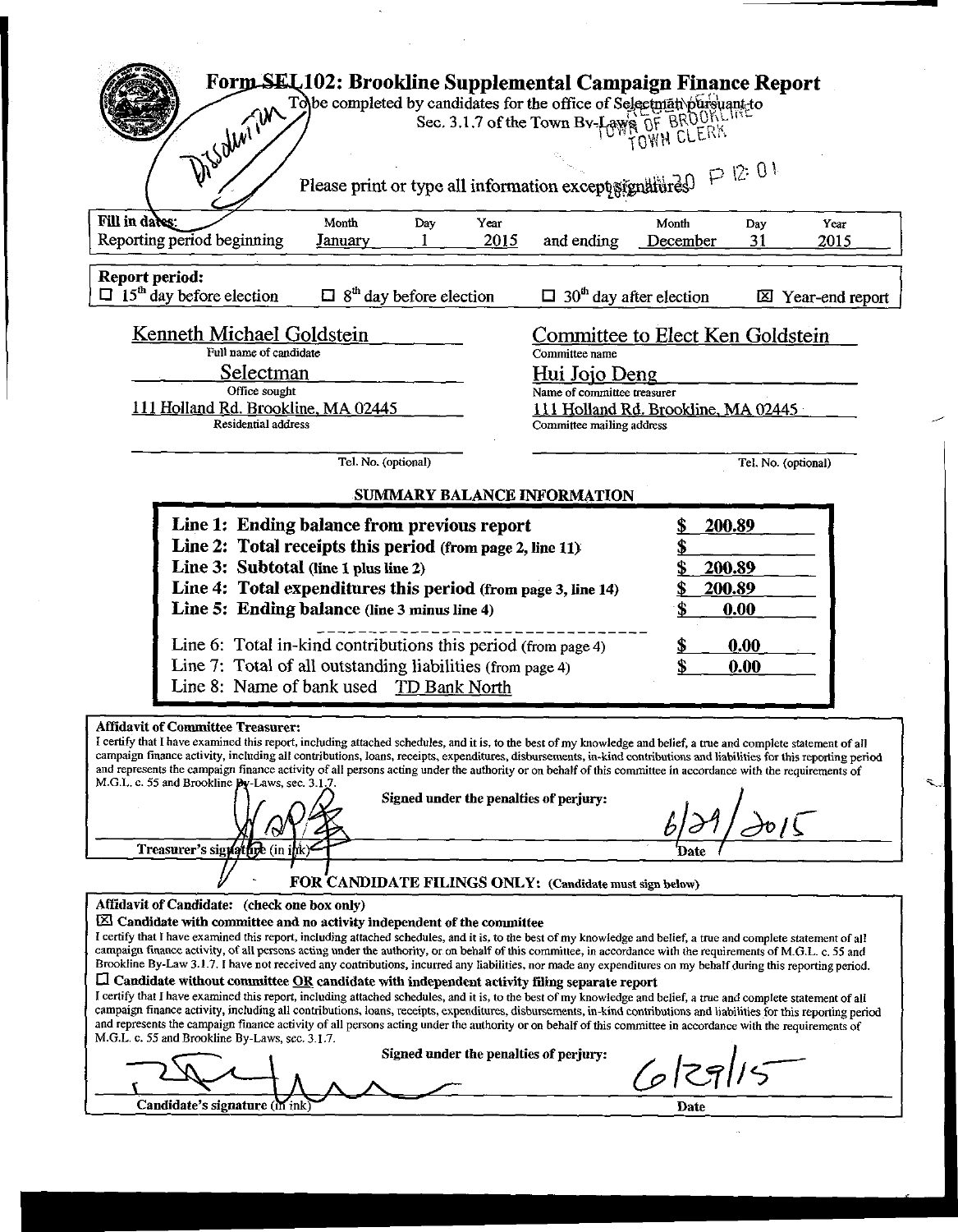### **SCHEDULE A: RECEIPTS**

M.G.L. c. 55 requires that the name and residential address be reported, in alphabetical order, for all receipts over \$50 in a calendar year. Committees must keep detailed accounts and records of all receipts, but need itemize only those over \$50. In addition, Section 3.1.7 of the Town By-Laws further requires that the occupation and employer must be reported for each person who contributes more than \$50 in a calendar year. Receipts of \$50 or less may be added together, from committee records, and reported on line 10 rather than line 9.

This page may be copied if additional pages are required to report all receipts. If you do so, include your committee name and a page number on each additional page.

| Date<br>received                                                             | Name and residential address<br>(alphabetical listing required) |                             | <b>Amount</b>   | Occupation and employer<br>(for contributions over \$50)                                       |  |
|------------------------------------------------------------------------------|-----------------------------------------------------------------|-----------------------------|-----------------|------------------------------------------------------------------------------------------------|--|
|                                                                              |                                                                 |                             |                 |                                                                                                |  |
|                                                                              |                                                                 |                             |                 |                                                                                                |  |
|                                                                              |                                                                 |                             |                 |                                                                                                |  |
|                                                                              |                                                                 |                             |                 |                                                                                                |  |
|                                                                              |                                                                 |                             |                 |                                                                                                |  |
|                                                                              |                                                                 |                             |                 | $\hat{\mathbf{r}}$                                                                             |  |
|                                                                              |                                                                 |                             |                 |                                                                                                |  |
|                                                                              |                                                                 |                             |                 |                                                                                                |  |
|                                                                              |                                                                 |                             |                 |                                                                                                |  |
|                                                                              |                                                                 |                             |                 |                                                                                                |  |
|                                                                              |                                                                 |                             |                 |                                                                                                |  |
|                                                                              |                                                                 |                             |                 |                                                                                                |  |
|                                                                              |                                                                 |                             |                 |                                                                                                |  |
|                                                                              |                                                                 |                             |                 |                                                                                                |  |
|                                                                              |                                                                 |                             |                 |                                                                                                |  |
|                                                                              |                                                                 |                             |                 | $\sim$                                                                                         |  |
|                                                                              |                                                                 |                             |                 |                                                                                                |  |
|                                                                              |                                                                 |                             |                 |                                                                                                |  |
|                                                                              |                                                                 |                             |                 |                                                                                                |  |
|                                                                              |                                                                 |                             |                 |                                                                                                |  |
|                                                                              |                                                                 |                             |                 |                                                                                                |  |
|                                                                              | Line 9: Total receipts of more than \$50 (or listed above)      | $\bf{0}$                    | $00\,$          | $\sim$                                                                                         |  |
|                                                                              | Line 10: Total receipts of \$50 or less (not listed above)*     | $\pmb{0}$<br>$\overline{0}$ | $00\,$          | $\frac{1}{2} \int_{\mathbb{R}^3} \left  \frac{d\mathbf{x}}{d\mathbf{x}} \right ^2 d\mathbf{x}$ |  |
| Line 11: Total receipts this period<br>(Enter here and on page 1, line $2$ ) |                                                                 |                             | 00 <sub>o</sub> |                                                                                                |  |

\*Receipts of \$50 or less may be itemized above. If you do so, include them in Line 9 rather than Line 10. Line 10 must include only receipts not itemized above.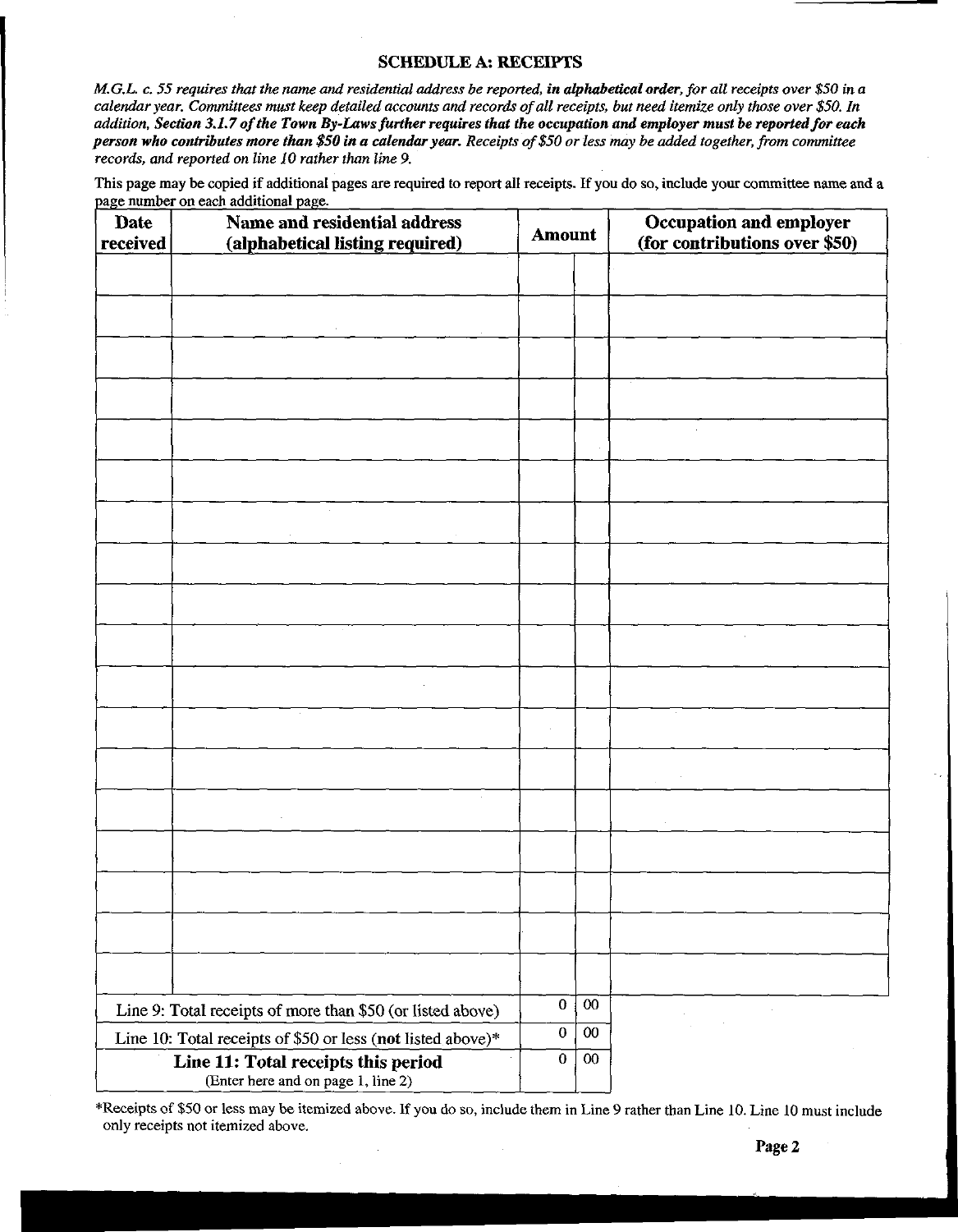### **SCHEDULE B: EXPENDITURES**

M.G.L. c. 55 requires committees to list, in alphabetical order, all expenditures over \$50 in a reporting period. Committees must keep detailed accounts and records of all expenditures, but need itemize only those over \$50. Expenditures of \$50 or less may be added together, from committee records, and reported on line 13.

This page may be copied if additional pages are required to report all expenditures. If you do so, include your committee name and a page number on each additional page.

| <b>Date</b><br>paid                                             | To whom paid<br>(listed alphabetically) | <b>Address</b><br><b>Purpose of expenditure</b>                 |                                                                               | <b>Amount</b>    |        |
|-----------------------------------------------------------------|-----------------------------------------|-----------------------------------------------------------------|-------------------------------------------------------------------------------|------------------|--------|
| 1/31/15                                                         | TD Bank                                 | 1641 Beacon St.<br>Brookline, MA 02445                          | <b>Bank Charge</b>                                                            | 25               | $00\,$ |
| 2/28/15                                                         | TD Bank                                 | 1641 Beacon St.<br>Brookline, MA 02445                          | <b>Bank Charge</b>                                                            | 25               | $00\,$ |
| 3/31/15                                                         | TD Bank                                 | 1641 Beacon St.<br>Brookline, MA 02445                          | <b>Bank Charge</b>                                                            | 25               | 00     |
| 4/21/15                                                         | Campaign to Bernard Greene              | 87 Ivy Street<br>Brookline, MA 02446                            | Contribution                                                                  | 100              | $00\,$ |
| 6/29/15                                                         | Rotary Club of Brookline                | Brookline, MA                                                   | Contribution                                                                  | 25               | 89     |
|                                                                 |                                         |                                                                 |                                                                               |                  |        |
|                                                                 |                                         |                                                                 |                                                                               |                  |        |
|                                                                 |                                         |                                                                 |                                                                               |                  |        |
|                                                                 |                                         |                                                                 |                                                                               |                  |        |
|                                                                 |                                         |                                                                 |                                                                               |                  |        |
|                                                                 |                                         |                                                                 |                                                                               |                  |        |
|                                                                 |                                         |                                                                 |                                                                               |                  |        |
|                                                                 |                                         |                                                                 |                                                                               |                  |        |
|                                                                 |                                         |                                                                 |                                                                               |                  |        |
|                                                                 |                                         |                                                                 |                                                                               |                  |        |
|                                                                 |                                         |                                                                 |                                                                               |                  |        |
| Line 12: Total expenditures of more than \$50 (or listed above) |                                         | 200                                                             | 89                                                                            |                  |        |
|                                                                 |                                         | Line 13: Total expenditures of \$50 or less (not listed above)* |                                                                               | $\boldsymbol{0}$ | $00\,$ |
|                                                                 |                                         |                                                                 | Line 14: Total expenditures this period<br>(Enter here and on page 1, line 4) | 200              | 89     |

\*Receipts of \$50 or less may be itemized above. If you do so, include them in line 12 rather than line 13. Line 13 must include only receipts not itemized above.

Page 3